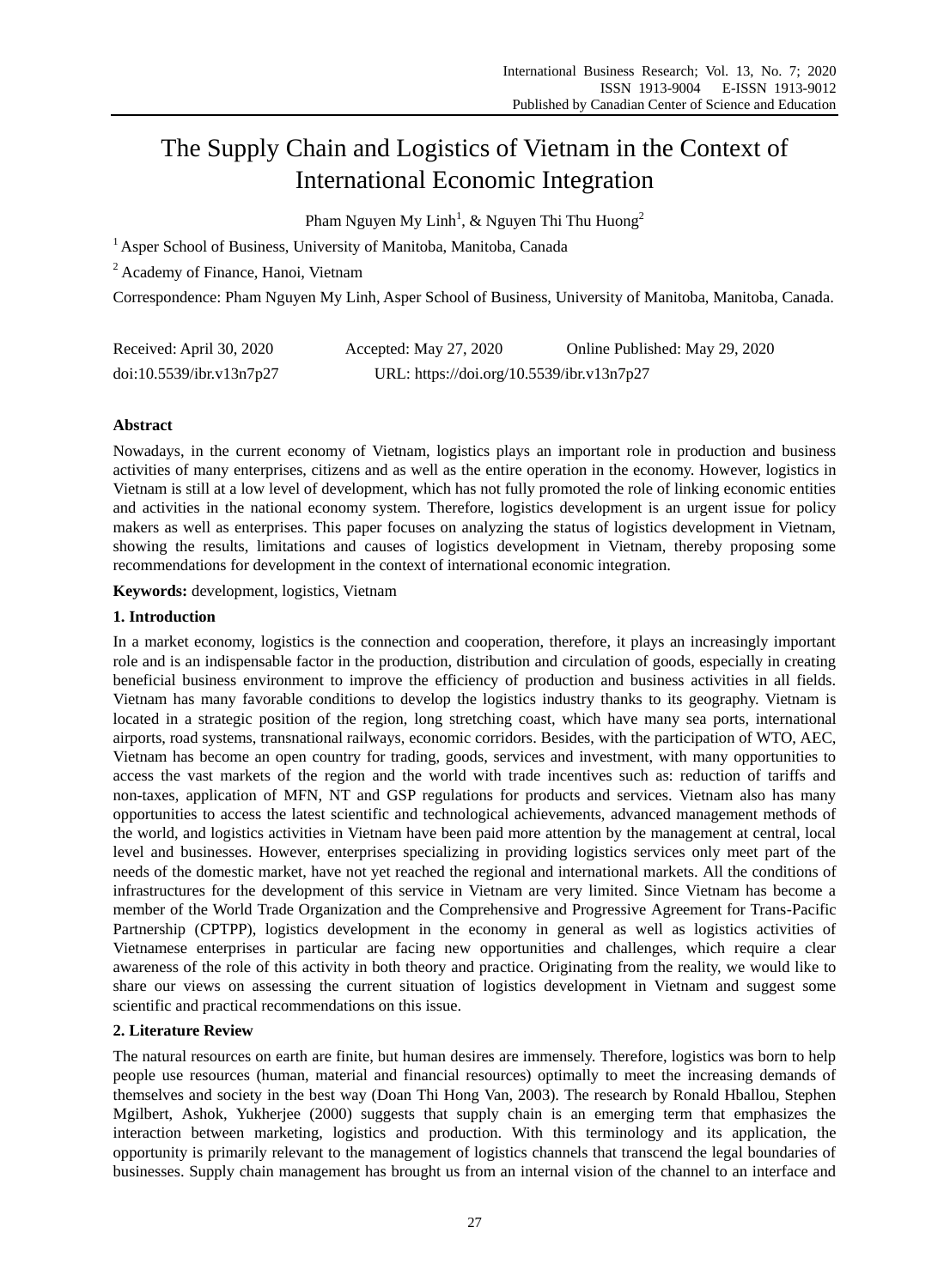even an inter-organization. Focusing on inherent issues in inter-organizational management, as this is where traditional management tools and techniques are no longer appropriate. The research by Dang Dinh Dao, Ta Van Loi, Nguyen Minh Son and Dang Thi Thuy Hang (2019) identified logistics as the process of distributing and circulating goods organized and logically managed. The planning, organizing, implementing and controlling the process of goods and service flow from the starting point of production to the end-consumer hands at the lowest cost to ensure the smooth and seamless process of social production and procedures and at the same time satisfy the demands of customers.

Today, one of the main functions of logistics is to distribute the flow of raw materials from the manufacturers to the consumers. Modern scientific methods focus on many tasks at different stages of the logistics system. However, the interaction effectiveness of logistics systems is in isolation and does not consider issues that improve the efficiency of society as a whole. Meanwhile, there is a link between the costs of commercial organizations, industrial enterprises and consumers. This leads to the need to take into account the consumer composition of the logistics system. The development of a logistics method based on consumers' profits and losses, which opens up new opportunities to improve the service and efficiency of the logistics system (AndriiGalkin, ConstantinDolia, NataliiaDavidich, 2017).

The research of Anthony Roath, Judith Whipple, Stanley E. Fawcett (2013) shows that supply chain management is developing rapidly because of both strategic initiative and discipline. As companies increasingly include their supply chain partners in developing business strategies, researchers will have to constantly re-evaluate basic topics and emerging theories of logistics strategies, management and marketing by introducing new topics and reviewing expansion results. In the modern business scenario, the supply chain has become the backbone of all business organizations. All supply chain partners are united in the company's value distribution network, which no one could have done better without the support of others. The ultimate goal of this close relationship is to bring value to the customers and achieve the desired state of customer satisfaction & loyalty towards the organization. With this purpose, it is necessary to integrate supply chain and internal partners at different levels. The structure of supply chain integration has been divided into three sections: information integration, shared resources and organizational relationship links (Raja Irfan Sabir; Muhammad Irfan, 2014). R. Glenn Richey, Haozhe Chen, Stanley E. Fawcett, (2009). Therefore, this shows that implementing supply chain management techniques requires thorough integration of processes among supply chain partners in all functional areas, including sourcing, manufacturing and distribution. Outsourced logistics services have been established in the field of LSP (Logistics Services Provider), which provides a range of services to its customers. In particular, transport is one of the most important services, and therefore effective fleet management is essential to establishing a high level of customer service. With the improvement in vehicle tracking technology and systems, this management approach has gained new capabilities to improve logistics (Mauro VivaldiniI; Silvio R.I.PiresI; Fernando Bernardi de SouzaII, 2012).

Research by Dang Dinh Dao (2011) said that logistics services along with information technology, financial services, business support services and education services which are considered as "infrastructure services" in the national economy, play an important role in developing the growth model and restructuring the economy, improving quality, efficiency, rapid development and economic sustainability. Since ports are important hubs in the logistics chain, they play a decisive role in improving the efficiency of the logistics process. The goal of port logistics is to focus on building port services areas to optimize the logistics process by improving port compatibility in the logistics chain (Nguyen Thanh Thuy, 2009).

In an era of increasing globalization, the logistics industry is gradually becoming a unique element and a source of international competitiveness. However, it now requires a stimulating legal environment instead of constraining efficiency and competitiveness. Singapore's logistics policies are the basis for policymakers to consider in improving the competitiveness of the national logistics industry (Jose L. Tongzon, 2018). The law on logistics services has a profound impact on e-commerce activities in Vietnam. Therefore, the State should take appropriate measures to complete and improve the effectiveness of the enforcement of logistics laws in e-commerce (Ta Thi Thuy Trang, 2018). Research by Nguyen Tuong, Dao Trong Khoa (2018) stated that LPI allows governments, businesses and related parties to assess the competitive advantages created by the positive results of logistics activities, and to take measures to solutions to improve logistics - the backbone of the global economy. The components analyzed in international LPI are based on theoretical, empirical research and based on the practical experience of logistics specialists involved in international freight forwarding, includes: The efficiency of customs and border management clearance ("Customs"); the quality of trade and transport infrastructure ("Infrastructure"); the ease of arranging shipments with competitive prices ("Ease of arranging shipments"); the competence and quality of logistics services — trucking, forwarding, and customs brokerage ("Quality of logistics services"); the ability to track and trace consignments ("Tracking and tracing") and the frequency with which shipments reach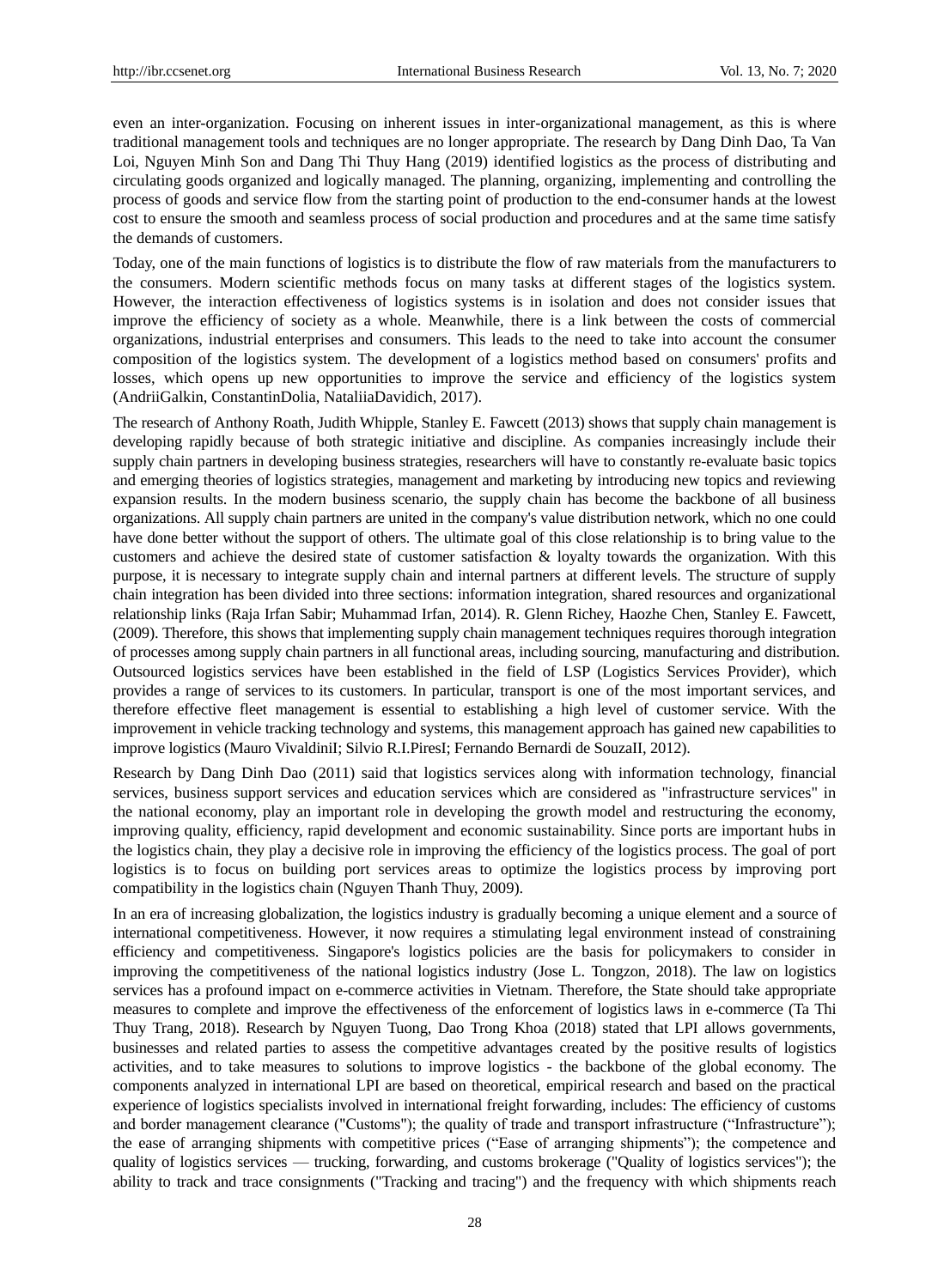consignees within scheduled or expected delivery times ("Timeliness") (World Bank).

# **3. Method**

We mainly use descriptive statistical methods to analyze reality, results and limit the situation of logistics development in Vietnam. Data is collected and synthesized from the General Statistics Office of Vietnam over the years, Vietnam Logistics Report 2019, Documentation of Logistics Performance Index (LPI) - Ministry of Industry and Trade of Vietnam, Short report of Vietnam Logistics Business Association (VLA), International LPI of World Bank.

# **4. The Current Situation of Logistics Development in Vietnam**

# *4.1 Actual Situation of Goods Supply of Vietnamese Economy*

Over the past few years, the logistics system in Vietnamese economy has contributed to ensure the supply of goods and services of the economy, meet the requirements of society, organizations, businesses and consumers. Goods and services circulating in the market are increasingly rich and diverse in types, improving in quality, meeting consumers' demands. Out of the total retail sales of goods and services, social consumption (Table 1): The average retail accounted for 74.9%, accommodation, catering accounted for 12.3% and services and tourism accounted for nearly 12.8%.

| Table 1. Total retail sales of goods and services at actual prices by business lines of Vietnam (2015 - 2018) |  |
|---------------------------------------------------------------------------------------------------------------|--|
| Unit: VND billion                                                                                             |  |

|                   |       | Year                | <b>Total</b> | <b>Retail</b> | Accommodation service, food and<br>drink | <b>Services and</b><br>tourism |
|-------------------|-------|---------------------|--------------|---------------|------------------------------------------|--------------------------------|
| Value<br>Billion) | (VND) | 2015                | 3,223,202.6  | 2,403,723.2   | 399,841.8                                | 419,637.6                      |
|                   |       | 2016                | 3,546,268.6  | 2,648,856.7   | 439,892.2                                | 457,519.6                      |
|                   |       | 2017                | 3,956,599.1  | 2,967,484.7   | 488,615.6                                | 500,498.8                      |
|                   |       | Preliminary<br>2018 | 4,416,620.7  | 3,329,049.0   | 534,175.7                                | 553,396.0                      |
| Structure $(\%)$  |       | 2015                | 100.0        | 74.6          | 12.4                                     | 13.0                           |
|                   |       | 2016                | 100.0        | 74.7          | 12.4                                     | 12.9                           |
|                   |       | 2017                | 100.0        | 75.0          | 12.3                                     | 12.7                           |
|                   |       | Preliminary<br>2018 | 100.0        | 75.4          | 12.1                                     | 12.5                           |

Source: General Statistics Office of Vietnam

| Table 2. The total flow of import and export goods of Vietnam (2015 - 2018) |  |
|-----------------------------------------------------------------------------|--|
| Unit: Million USD                                                           |  |

|                                              | <b>Total</b> | <b>Export</b> | Import<br>$(**)$ | Symmetrical (*) |
|----------------------------------------------|--------------|---------------|------------------|-----------------|
| Value (Million USD)                          |              |               |                  |                 |
| 2015                                         | 327.792,6    | 162.016,7     | 165.775,9        | $-3.759,2$      |
| 2016                                         | 351.559,2    | 176.580,8     | 174.978,4        | 1.602,4         |
| 2017                                         | 428.333,9    | 215.118,6     | 213.215,3        | 2.915,4         |
| Preliminary 2018                             | 480.879,3    | 243.697,3     | 237.182,0        |                 |
| Development index (Previous year $= 100$ )-% |              |               |                  |                 |
| 2015                                         | 110,0        | 107,9         | 112,1            |                 |
| 2016                                         | 107,3        | 109,0         | 105,6            | $\ddotsc$       |
| 2017                                         | 121,8        | 121,8         | 121,9            | $\ddotsc$       |
| Preliminary 2018                             | 112,3        | 113.3         | 111,2            | ٠               |

Source: General Statistics Office of Vietnam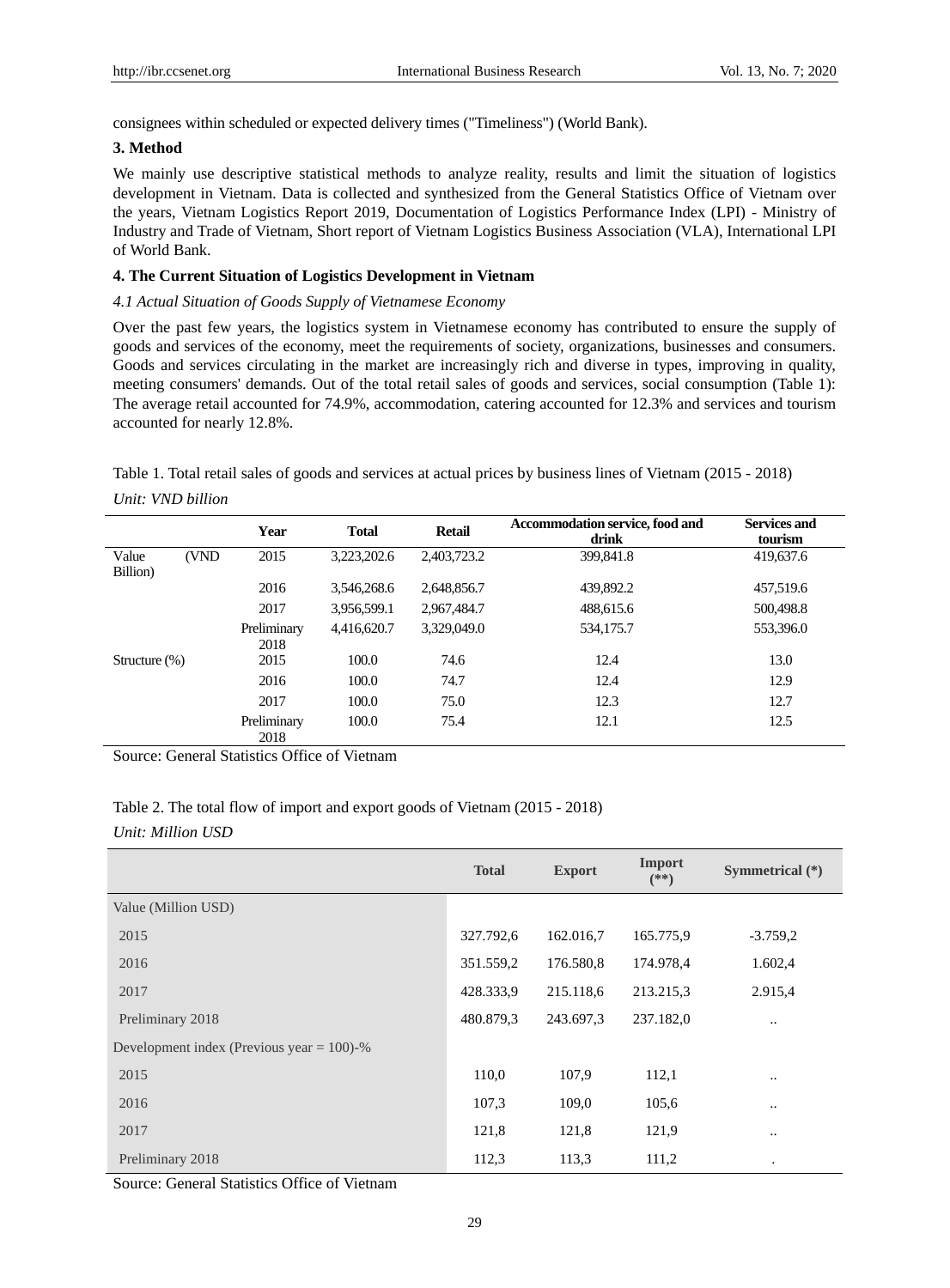The supply network is expanded in three areas: urban, rural and mountainous areas, with the participation of business entities. Organization and business methods – buying and selling methods become more innovative, richer and more flexible.

The situation of ensuring the supply of goods is also reflected through the import and export activities of the economy, especially in ensuring goods for export and organizing import activities to meet production and consumption needs in the country. In the period of 2015 - 2018, import-export activities achieved many encouraging results, with the average growth rate of total import and export of goods reached 112.85%, of which the growth rate of the total turnover of exported goods averaged 113% and imports averaged 112.7% (Table 2).

## *4.2 Current Situation of Consumers' Demand / Use of Logistics Services in Vietnam*

Businesses need the most basic logistics activities to carry out their production and business activities. According to the Vietnam Logistics Report 2019, the percentage of outsourcing and self-implementing logistics services is the same (50% - 50%). Specifically, the proportion of outsourcing logistics services of enterprises participating in the survey is shown in Table 3.

Table 3. Proportion of outsourced services of Vietnamese enterprises

| No. | <b>Services</b>                                                      | $0\%$ | $1 - 25%$ | $26 - 50%$ | 51-75% | 76-100% |
|-----|----------------------------------------------------------------------|-------|-----------|------------|--------|---------|
| 1.  | Inland transport                                                     | 2.6%  | 13.6%     | 18.6%      | 23,1%  | 14,3%   |
| 2.  | Shipping goods in the country                                        | 13%   | 19.7%     | 13.4%      | 10,8%  | 3.6%    |
| 3.  | International transportation<br>(including international)<br>freight | 9.1%  | 6.8%      | 17.5%      | 18.5%  | 42,9%   |
|     | shipping)                                                            |       |           |            |        |         |
| 4.  | Warehouse management and inventory                                   | 10.4% | 16.7%     | 13.4%      | 20%    | 3.6%    |
| 5.  | Value-added services such as product completion and tuning for       | 23,4% | 13.6%     | 12.4%      | 13,8%  | 0%      |
|     | each customer                                                        |       |           |            |        |         |
| 6.  | Logistics information technology system                              | 18.2% | 15.9%     | 14.4%      | 4.6%   | 17,9%   |
|     | Customs broker                                                       | 23.4% | 13.6%     | 10,3%      | 9,2%   | 17,9%   |

Source: Vietnam logistics report 2019

We can see that the general trend is visible: firms mainly outsource international transport (nearly half of surveyed firms outsource the majority of 76-100%), followed by inland transport and warehousing (23, 1% and 20% of enterprises outsource from 51 - 75%). Less outsourced activities are value added, customs and domestic forwarding activities. IT logistics activities are difficult to evaluate because the amount of outsourcing is quite uniform, except for the number of outsourced businesses from 51 - 75% accounting for only 4.6% of businesses participating in the survey. When businesses outsource logistics services, most businesses have supplier assessment activities, and there are agreements at different levels.

#### *4.3 Actual Situation of Vietnamese Supply Chain Management and Logistics*

## **Overview of Vietnamese logistics service market**

*About market size:* The logistics market increases with commercial demand, including domestic trade, import and export. In addition, the increase in outsourcing logistics also contributes to the development of the industry. Vietnamese retail industry has a relatively high growth rate. Vietnam is a country with a high population density, a young population, a rapid urbanization, an increase in per capita income and a high proportion of consumers using mobile and spending more time online than neighboring countries, accessible and online shopping. These are factors that promote the demand side of logistics services. The demand for goods flow to serve consumers is increasing.

Especially, e-commerce has been developed, increased demand for shipping services. Developing e-commerce will help manufacturers to have more domestic and international goods distribution channels, ship products directly to consumers. The demand for fast delivery and quality assurance is becoming a competitive standard for retailers. Tracking products shipped on mobile devices, managing smart commercial ads and cloud storage of large amounts of products information are initiatives that can be achieved. Major achievements in the field of e-commerce services, including supply chain and logistics. Import and export continue to grow with the turnover in the first 6 months of 2019 increased rapidly, compared to the same period in 2018. This boosted the demand for logistics in import and export activities such as multimodal international goods transport, container transport; trucking domestic transport; system of warehouses, yards and bonded warehouses and customs procedures.

According to VLA's survey, the rate of outsourcing logistics services of domestic manufacturing and trading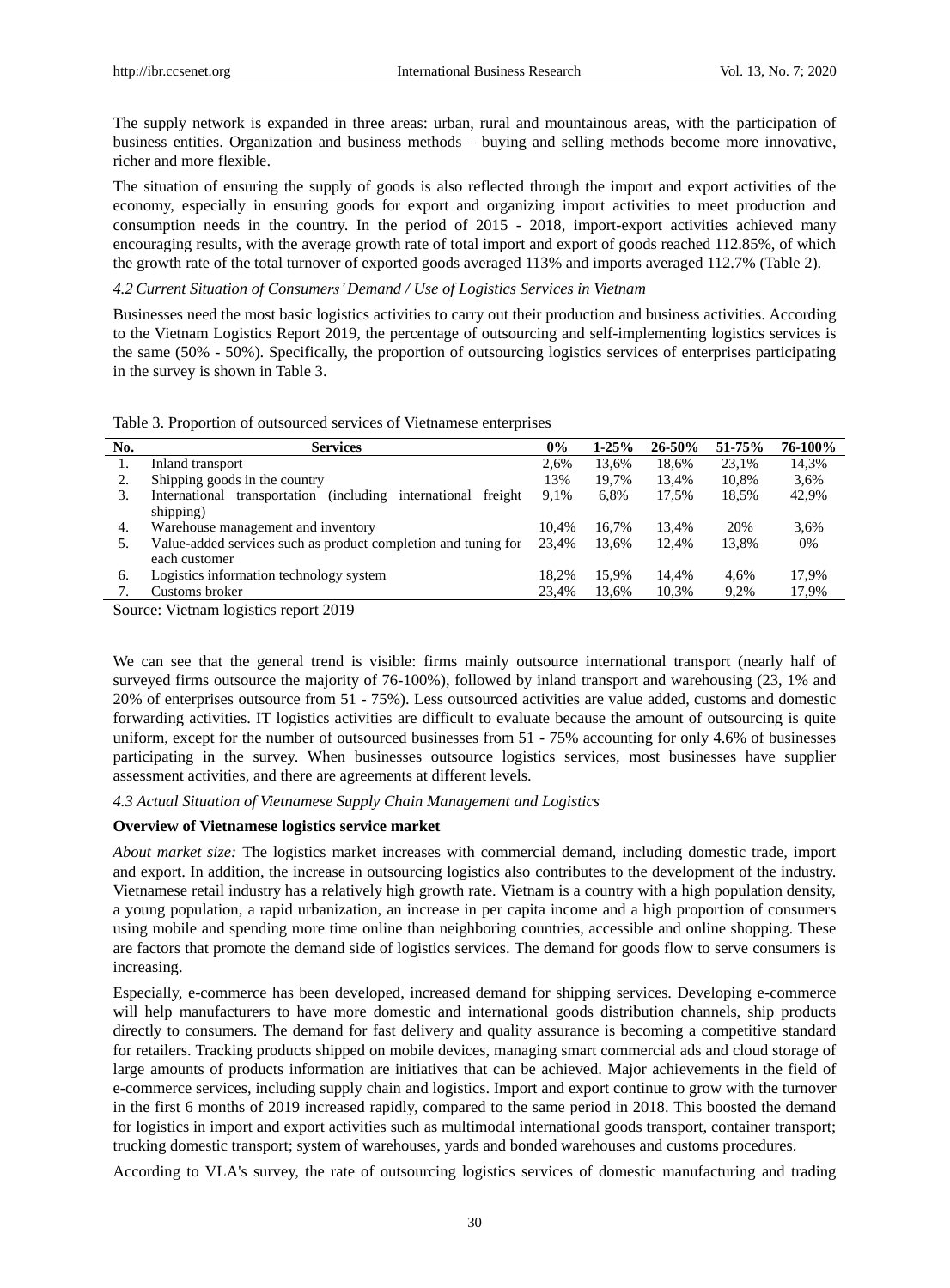enterprises is about 60 to 70 percent. However, by summarizing and evaluating through some practical research, results and surveys, it can be seen that Vietnamese logistics outsourcing market is quite vibrant, a young market but has great growth potentials. Businesses tend to increase the proportion of outsourcing logistics services to focus on the main production and business sectors, reduce investment capital and reduce costs, help improve customer service quality, mobilize products and increase access to the market. The relocation of facilities of many foreign enterprises to Vietnam is and will create great demands for the service market. Moreover, this create great opportunities for building a logistics warehouse network. At the same time, there is also pressure from increasing demands from customers, especially requirements for services that meet international standards (Vietnam Association of Logistics Services Enterprises, 2019).

*About the number of enterprises participating in the market:* According to the National Enterprise Registration Database, as of the end of March 2018, the whole country had 296,469 enterprises registering for businesses in logistics-related fields, focusing mainly on the region which has convenient ports and road system such as: Red River Delta (38.8%), Southeast (33.8%), North Central and Central Coast (14.2%), Midlands and Northern mountainous region (5.6%), Mekong River Delta (5.2%), Central Highlands (2.4%) (Hoai Anh, 2018).

*About the size of the business:* The scale of registered capital of logistics enterprises is very limited, up to 90% of the registered enterprises have capital of less than 10 billion VND. According to the Vietnam Association of Logistics Services Businesses (VLA), the growth of logistics industry in Vietnam in recent years has reached about  $14 - 16$  percent, with a scale of about  $40 - 42$  billion USD per year. Joining the logistics market includes about 3,000 domestic enterprises and about 25 leading logistics corporations in the world to do business in various forms. Currently, many transnational logistics service providers are operating in Vietnam with big names such as DHL, FedEx, Maersk Logistics, APL Logistics, CJ Logistics, KMTC Logistics, etc. (Business Associations Logistics service enterprises, 2019). In particular, there has been a boom in e-commerce and e-logistics recently. According to the Department of E-Commerce and Digital Economy (Ministry of Industry and Trade), e-commerce grows to 35 percent a year. The e-commerce retail sales in the period 2016 to 2020 is estimated to increase by 20% per year and the total sales of Vietnam is expected to reach 10 billion USD by 2020 (Bach Hue, 2019). Changes in e-commerce in the world and in Vietnam have motivated Vietnamese logistics industry to improve the method of providing services in a more professional and effective way.

*On the level of development of service delivery types:* The mode of providing third party logistics services - 3PL continues to be the most popular mode of supply and has an important impact on the chain. However, the number of enterprises providing this method only accounts for about 16 percent and is mainly foreign-invested enterprises. Foreign logistics enterprises operate in Vietnam in many forms, especially in providing 3PL services with modern and professional technology level as in developed countries. Some businesses are gradually implementing the 4PL and 5PL models on the basis of developing modern, efficient and professional e-commerce and supply chain management. Besides, domestic logistics businesses are also constantly developing to provide more comprehensive package of logistics services. Since the majority of businesses only provide a number of services in the logistics chain, up to now, domestic logistics have gained the trust from shippers. According to VLA's statistics, currently 52.8 percent of shippers choose domestic logistics companies. In most areas of port operation, warehousing, inland road transport, inland waterway transport and domestic enterprises are dominating. Vietnamese businesses own most of their warehouses, so foreign businesses have to sublease, associate or enter into joint ventures to serve logistics services. In addition, big domestic companies such as Gemadept, Transimex, Vinatrans, etc. are also aiming at integrated and comprehensive logistics services, operating under the 3PL model to boost production, business development through cost optimization and added value for goods and services of the business. In order to join the 3PL model, domestic businesses tend to invest in logistics infrastructures, especially in warehouses or logistics distribution centers. However, the main logistics services that domestic enterprises provide to customers are still warehousing, freight transport, freight forwarding, loading and unloading, sorting services, packaging, warehousing and other services in the logistisc service chain. Although there are some suppliers, there are not a lot and they have not really been interested in developing. In addition, a trend of 2019 is the significant increase in logistics services for e-commerce. The number of companies participating in last-mile delivery for e-commerce has increased rapidly, especially for bulk, value-added and food and beverage commerce (Logistics Service Business Association Vietnam, 2019).

In general, the quality of logistics services in Vietnam has been significantly changing in the past few years, in which, the infrastructure of trade - transportation, telecommunications and information technology as well as the quality of logistics services from the private sector are rapidly improving.

*Scope of operation and capacity to provide services:* In 2018 and 2019, transportation, warehousing, shipping and other related services all experienced positive growth. Although the number is big and tends to increase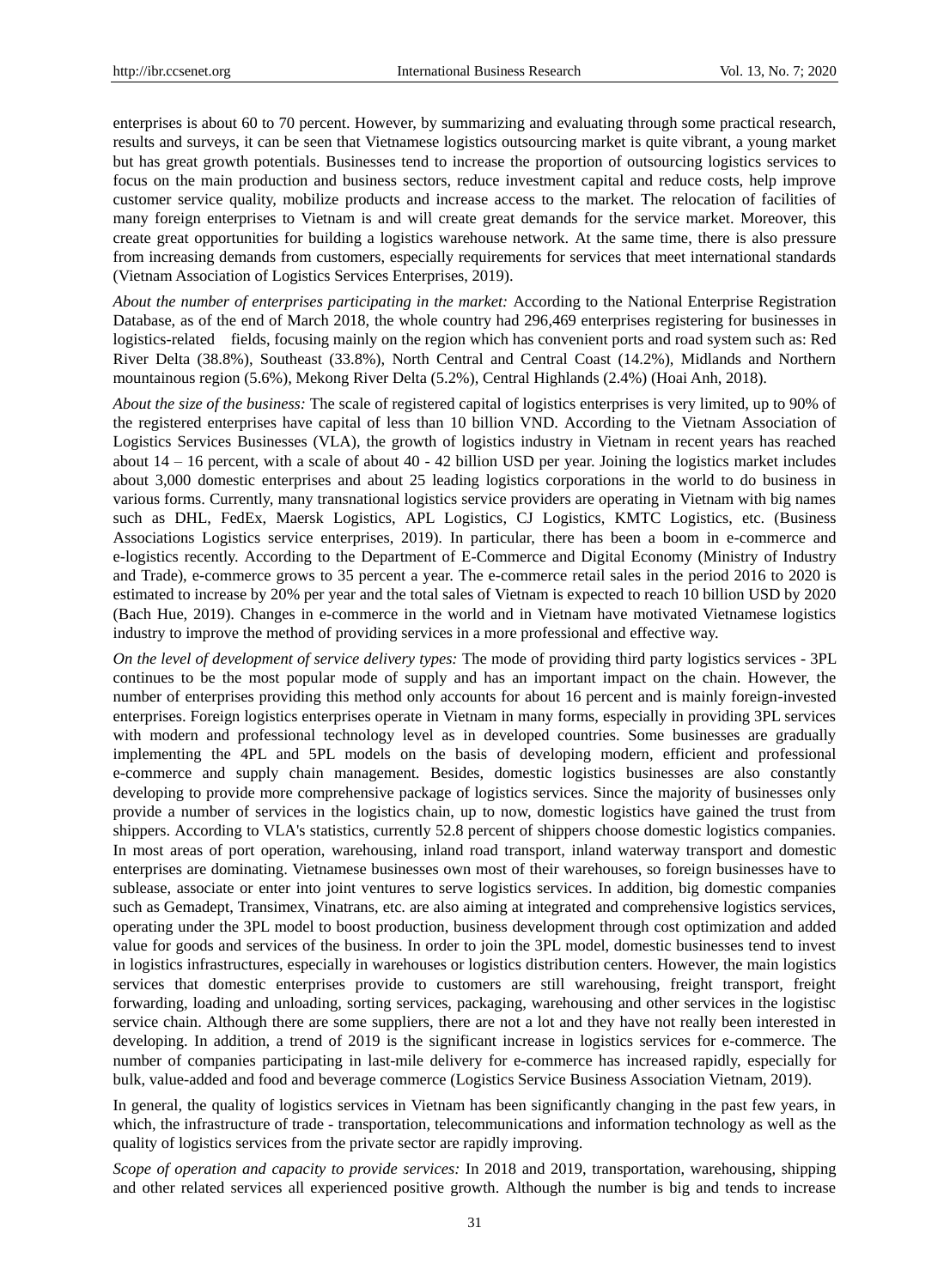compared to the accession of foreign logistics enterprises, most of Vietnamese logistisc enterprises are still small and medium enterprises in terms of capital, labor and technology. The financial potential of Vietnamese logistics enterprises is modest (80 percent of established enterprises have registered capital of 1.5 to 2 billion VND). Besides capital problems, they still lack of experiences and are limited in competitiveness, therefore, they have not had the opportunity to reach the market with great demand. In addition, there is a lack of synchronous linkages between businesses, between different stages of logistics activities (Vietnam Logistics Report, 2019).

In addition, human resources is also an obstacle, because most of the current human resources in Vietnam are trained from various sources, not yet formally and properly trained. The capacity of Vietnamese logistics enterprises is therefore limited by the quality of staff not meeting the demand. Among domestic businesses, up to 93 to 95 percent of workers are not trained in logistics, mainly doing services in smaller supply chains such as shipping, warehousing, handling bill of lading, etc. The labor force of logistics enterprises in Vietnam is quite small, enterprises with less than 50 employees account for about 32.4 percent and large-scale enterprises (over 1,000 employees) account for a small proportion of only about 10.8 percent. On the other hand, apart from the important factor human being, technology is a key competitive advantage in this potential area but also logistics market. Logistics service in the direction of 3PL is already present and has great potentials for development in Vietnam. Therefore, if only providing simple and pure logistics services without integrating them into the process, service chain and service providers can hardly satisfy customers in terms of cost reduction, as well as quick responsiveness (Vietnam Logistics Report, 2019).

In Vietnam, it can be seen that one of the reasons why logistics services of many enterprises are unprofessional is because of poor IT application level. Applying technology in the era of industrial revolution 4.0, when the volume of goods transported is high, the demand for time, as well as ensuring the safety and quality of goods are still not acquired by many businesses.

*About the connection between service providers:* In the current trend of outsourcing logistics, each business needs to focus on its strengths and outsource services that are not strengths, therefore, the links between businesses providing this type of service is necessary. Even logisitics businesses do not have a proper logisitics association, but there are five associations related to this field: Vietnam Logistics Business Association (VLA), Shipowners Association Vietnam (VSA); Vietnam Automobile Transport Association (VATA), Vietnam Association of Shipping Agents and Brokers (VISABA); Vietnam Seaports Association (VPA) and Vietnam Shippers Association (VNSC). These associations all gather firms that supply or involve logistics but have not established industry linkages, lack of cooperation to complement each other's advantages. Since each association has different characteristics, access to sectoral authorities is also at different angles. Therefore, it is difficult to create uniform and synchronized policies for the logistics industry, especially in human resources training, information technology, investment in logistics infrastructure. Currently, Vietnam has not had regional and world-class logistics brands to be "locomotives" for this service industry to develop in the right direction.

## **Actual situation of providing freight services**

Freight services are a common logistics service provided in Vietnam. The main types of transport services are: ocean transport services, road transport services, railway transport services, inland waterway transport services (river ways) and air transport services. The volume of transport through these modes of transport in Vietnam during the past time is shown in Table 4:

-Road transport services: output in 2015 reached 51,514.9 million tons of goods and in 2018 reached 70,566.7 million tons of goods. The average growth rate in the period of 2015 and 2018 will reach over 110 percent. The volume of goods transported by road accounted for an average of 24.2 percent of the total volume transported by all modes during the period of 2015 to 2018 (General Statistics Office of Vietnam).

- Ocean transport services: the output in 2015 reached 131,835.7 million tons of goods and in 2018 reached 148,024.6 million tons of goods. The average growth rate during the period of 2015 and 2018 reached 103.3 percent. The volume of goods transported by sea accounted for an average proportion of 55.4 percent of the total volume of goods transported by all modes during 2015 and 2018 (General Statistics Office of Vietnam).

- Rail transport service: the output in 2015 will reach 4,035.5 million tons of goods, in 2018, there will be 4,025.4 million tons of goods. The average growth rate during the period of 2015 and 2018 reached 99.3 percent. The volume of goods transported by rail accounted for an average of 1.5 percent of the total volume of goods transported by all modes during 2015 and 2018 (General Statistics Office of Vietnam).

- River transport services: output in 2015 reached 42,064.8 million tons of goods, in 2018 reached 51,528.8 million tons of goods. The average growth in the period of 2015 and 2018 reached 106.5 percent. The volume of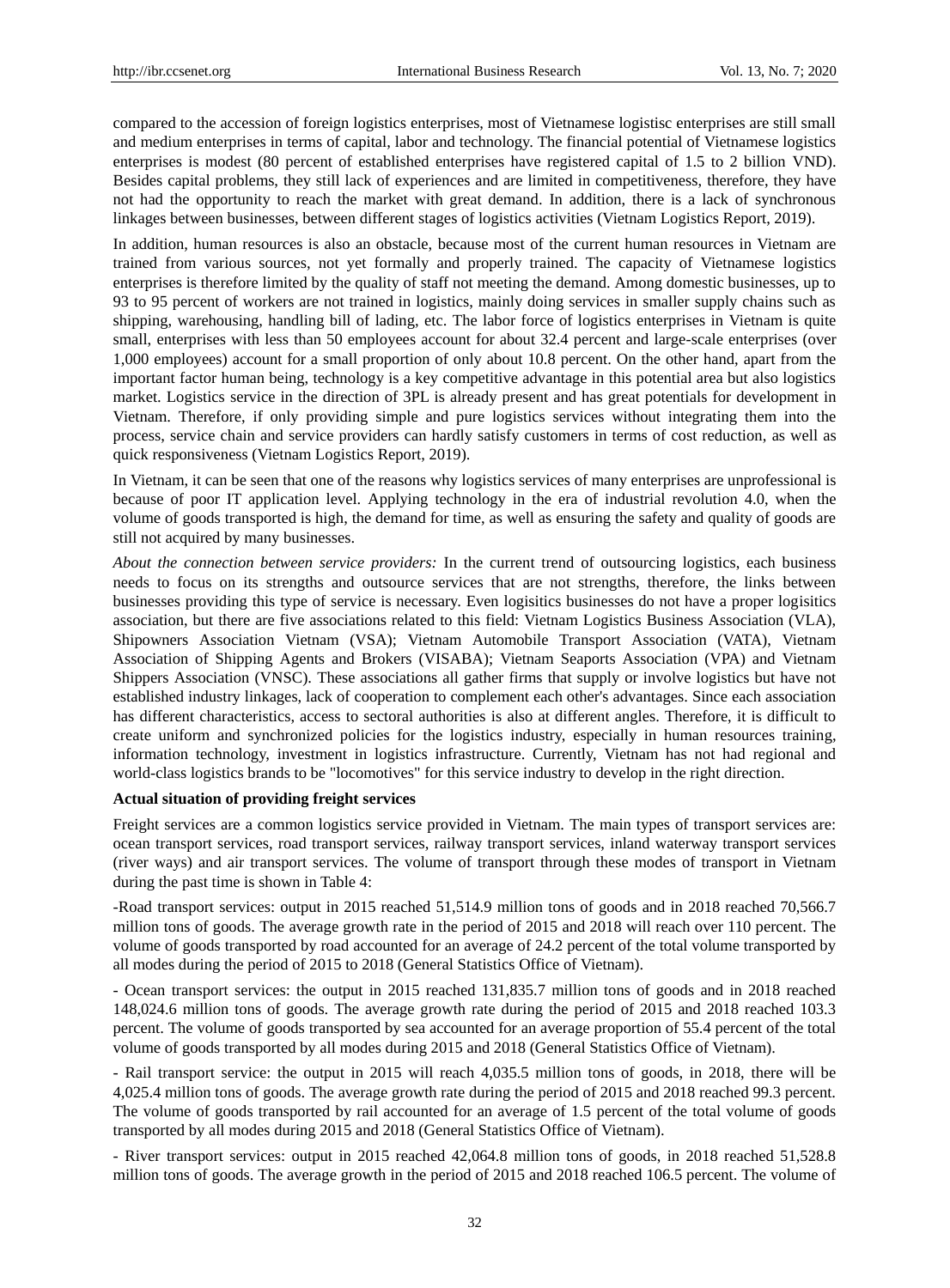goods transported by river accounted for an average proportion of nearly 18.6 percent of the total volume of goods transported by all modes during 2015 and 2018 (General Statistics Office of Vietnam).

- Air transport services: output in 2015 reached 599.5 million tons of goods, in 2018 reached 1,068.9 million tons of goods. The average growth in the period 2015 and 2018 reached 119.7 percent. The volume of goods transported by air accounted for an average proportion of nearly 0.3 percent of the total volume of goods transported by all modes from 2015 to 2018 (Vietnam General Statistics Office).

|                                               | <b>Total</b> | Railway | Roadway  | <b>River</b> way | <b>Seaway</b> | Air route |
|-----------------------------------------------|--------------|---------|----------|------------------|---------------|-----------|
| Volume of rotating goods (Million tons.km)    |              |         |          |                  |               |           |
| 2015                                          | 230,050.4    | 4,035.5 | 51,514.9 | 42,064.8         | 131,835.7     | 599.5     |
| 2016                                          | 241,376.9    | 3.198.2 | 57,377.3 | 44,925.2         | 135, 171.2    | 705.0     |
| 2017                                          | 255,932.9    | 3.616.7 | 63,459.3 | 47,800.4         | 140,307.7     | 748.8     |
| Preliminary 2018                              | 275.214.4    | 4,025.4 | 70.566.7 | 51,528.8         | 148,024.6     | 1,068.9   |
| Development index (Previous year = $100$ ) -% |              |         |          |                  |               |           |
| 2015                                          | 103.1        | 93.6    | 106.9    | 104.9            | 101.4         | 112.2     |
| 2016                                          | 104.9        | 79.3    | 111.4    | 106.8            | 102.5         | 117.6     |
| 2017                                          | 106.0        | 113.1   | 110.6    | 106.4            | 103.8         | 106.2     |
| Preliminary 2018                              | 107.5        | 111.3   | 111.2    | 107.8            | 105.5         | 142.7     |

Source: GSO

## **Situation of logistics infrastructures in Vietnam**

*Port network:* Vietnam is considered as a country with a favorable position for the development of a seaport network with a coastline of 3,260 km, stretching over 15 parallel lines, running along the whole length of the country. The coastal areas of Vietnam have many large rivers pouring into the sea, creating favorable conditions for the construction of seaports. The 2019 statistics of Vietnam Maritime Administration shows that the whole country has 281 ports with a total capacity of over 550 million tons / year. Port system is invested synchronously in infrastructure: wharves, buoys, loading and unloading equipments, basic development complete, fully functional, large scale and widely distributed by region. domain. Most ports make full use of natural conditions, meet the requirements of transporting goods by sea, actively serving the socio-economic development process of coastal areas and the whole country, create motivations to attract and promote related industries and others to develop together. Most of the regional major ports: Hai Phong, Da Nang, Ba Ria - Vung Tau, Ho Chi Minh City have been upgraded to receive ships of up to 30,000 DWT. Typically, Cai Mep - Thi Vai port receives ships of up to 18,300 TEU (194,000 DWT), which is operated weekly, directly connecting Vietnamese imports and exports to the Northern-European market. In the Central region, the seaport is also on a "prosperous" momentum, especially in Da Nang port. Before 2014, Da Nang port had a limited wharf length, container ships had to queue for 6-8 hours. After equitization, the port focused on upgrading the wharf infrastructure and developing container services. The total investment for the period of 2014 - 2018 is more than VND 1,900 billion, which is four times higher than the period of the previous 5 years (2009 - 2013). The port continued to put into use 2 new wharves in the project of expanding Tien Sa port phase 2, with a total investment of nearly VND 900 billion. Output of goods through the port in the past 5 years has increased on average 10% / year. The receiving capacity has been raised from 1,800 TEU to 3,500 TEU, the situation of waiting ships is almost not available (Vietnam National Shipping Lines, 2019).

Currently, connecting major seaports in the world uses transport modes such as railways and highways. The system of Vietnamese seaport has only Hai Phong port connected to the railway but the operation efficiency is very low (Cai Lan port has been invested but has not been able to operate due to lack of synchronous gauge) with no highways, particularly for freight transport. Waterway transportation is restricted by the province having no bridges crossing the river. Therefore, the efficiency in transporting goods to the seaport has not been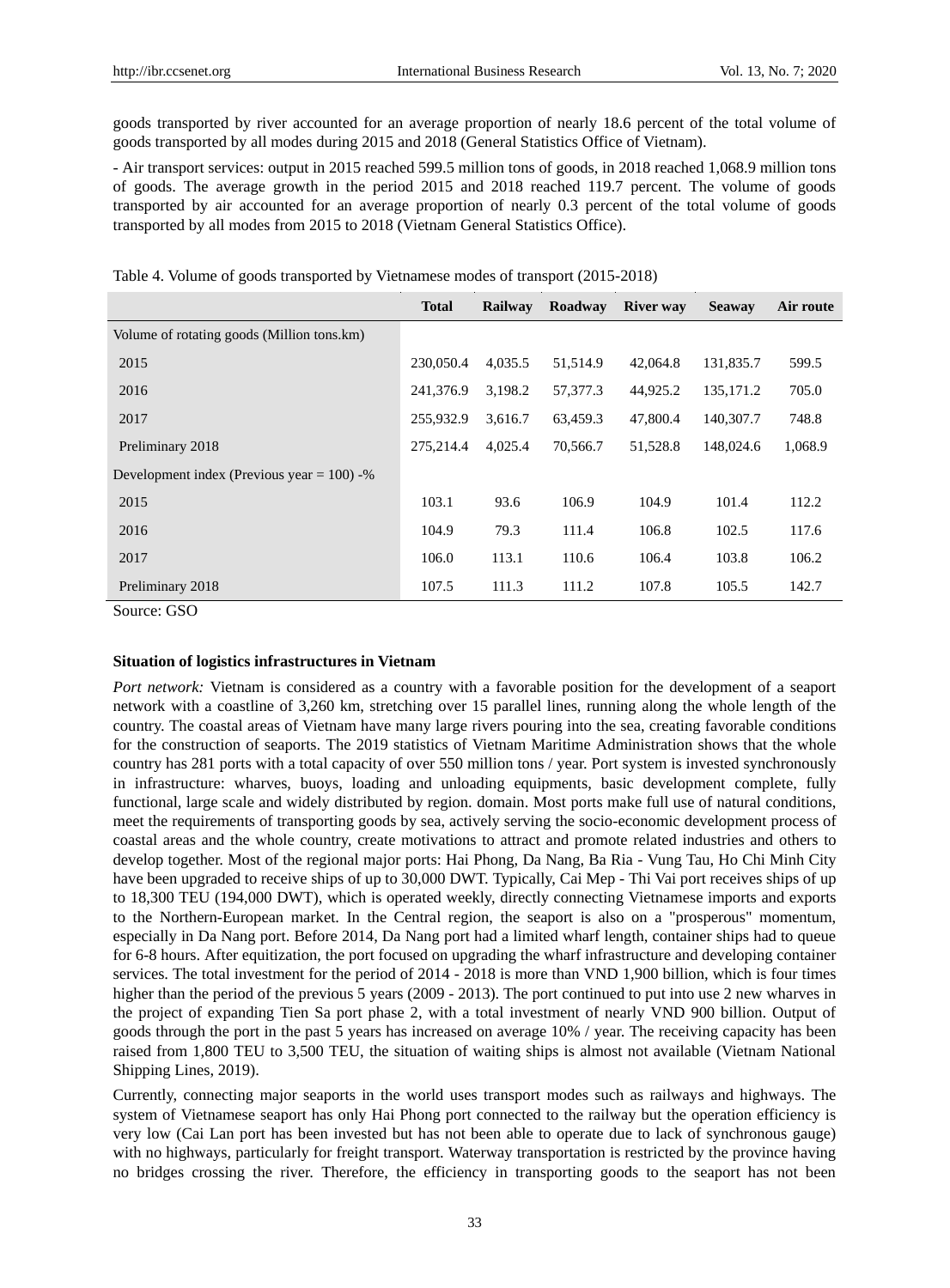optimized in terms of time and transportation costs. Therefore, it is necessary to invest in connecting seaports with multimodal transport in order for the port system to develop sustainably and logistics costs to be pulled down. Currently, many coastal provinces are focusing on calling and attracting projects on seaports, logistics centers such as Thanh Hoa, Ha Tinh, Da Nang, etc. Vung Ang Economic Zone is one of nine coastal economic zones, selected by the Government to develop the center of steel, thermal power and deep-sea ports of the Central region. Currently, Vung Ang Economic Zone has attracted 137 investment projects, including 80 domestic investment projects and 57 FDI projects. These projects focus on the fields of industry, wharves, thermal power, renewable energy, post-steel development. Many large foreign enterprises are also exploring investment surveys in Vung Ang such as: Joint venture between Lee & Man Group (Hong Kong), Hokuetsu (Japan), Xiamen Port Group (China). These corporations have proposed to research and survey to build a large-scale port and logistics center. If these investment projects are implemented, it will connect Vung Ang seaport to international seaports, as well as domestic road transport systems via Laos and Thailand (Vietnam Logistics Report, 2019).

*Vietnamese maritime fleet:* According to a report of the Vietnam Maritime Administration, as of June 2019, Vietnam's fleet has 1,568 ships (of which 1,106 transport ships) with a total tonnage of about 7.8 million tons, ranking the fourth in ASEAN (after Singapore, Indonesia, Malaysia) and the 30th in the world. The average age of Vietnamese fleet is 15.6 years old, 5.2 years younger than the world (20.8 years old). The structure of the fleet has also grown towards specialization, especially, which has grown well from 19 ships in 2013 to 39 ships in 2019 (Vietnam logistics report, 2019).

*Road network:* The total length of the roads is about 559,162 km, including 154 national highways with a total length of 24,866 km, provincial roads of 28,143 km, district roads of 57,033 km, in addition to urban roads of over 27,688 km, the rest are roads with 159,102 km commune. Quality of roads has been newly built, repaired and maintained regularly. In general, the entire system of paving rate is 51,258 km (approximately 17%) (Vietnam Logistics Report, 2019).

| Type of ways       | Length (km) | <b>Proportion</b> % |
|--------------------|-------------|---------------------|
| Highway            | 1,010       | 0.18                |
| Route              | 24,866      | 4.45                |
| Provincial Highway | 28.143      | 5.03                |
| District road      | 57,033      | 10.20               |
| Commune road       | 159.102     | 28.45               |
| Urban road         | 27,688      | 4.95                |
| Other rural roads  | 253.275     | 45.30               |
| Specialized road   | 8.045       | 1.44                |
| Total              | 559.162     | 100                 |

Table 5. Vietnam's road network

Source: Vietnam logistics report, 2019

National highways are the main arteries of the entire network. The national highways create the North-South corridor running along the country, in addition, there are East-West routes. In the North, the national highways form a fan shape, while in the South, the national highways form a chessboard. In general, the national highways have quite good coverage. However, most of the roads are very narrow and the road surface quality is very poor.

Regarding the hierarchy of roads by function, from Table 5, it can be seen that the proportion of national highways (main roads) compared to provincial roads (secondary roads) is not much different, while in developed countries, the length of the secondary road network should be at least twice as long as the main road network. This makes the local traffic on the national highways too big, cause traffic congestion, increase the number of traffic accidents, and rapidly degrade road quality due to the rapid increase of traffic.

*Waterway network*: Across Vietnam, there are about 2360 rivers and canals with a total length of about 220,000 km. In which, only about 19% (about 42,000 km) is capable of transport operation and 7% (15,440 km) is being managed and exploited. The river system in Vietnam is divided into three groups according to geographical region. In the North, the river system is formed by four main rivers: Red River, Thai Binh River, Luoc River and Duong River. The minimum width of the river bed ranges from 30 to 36 metres, the minimum depth is from 1.5 to 3.6 metres. Water transport routes in the Northern region are about 2,750 km long, including 65 state-run routes (Vietnam Inland Waterway Administration).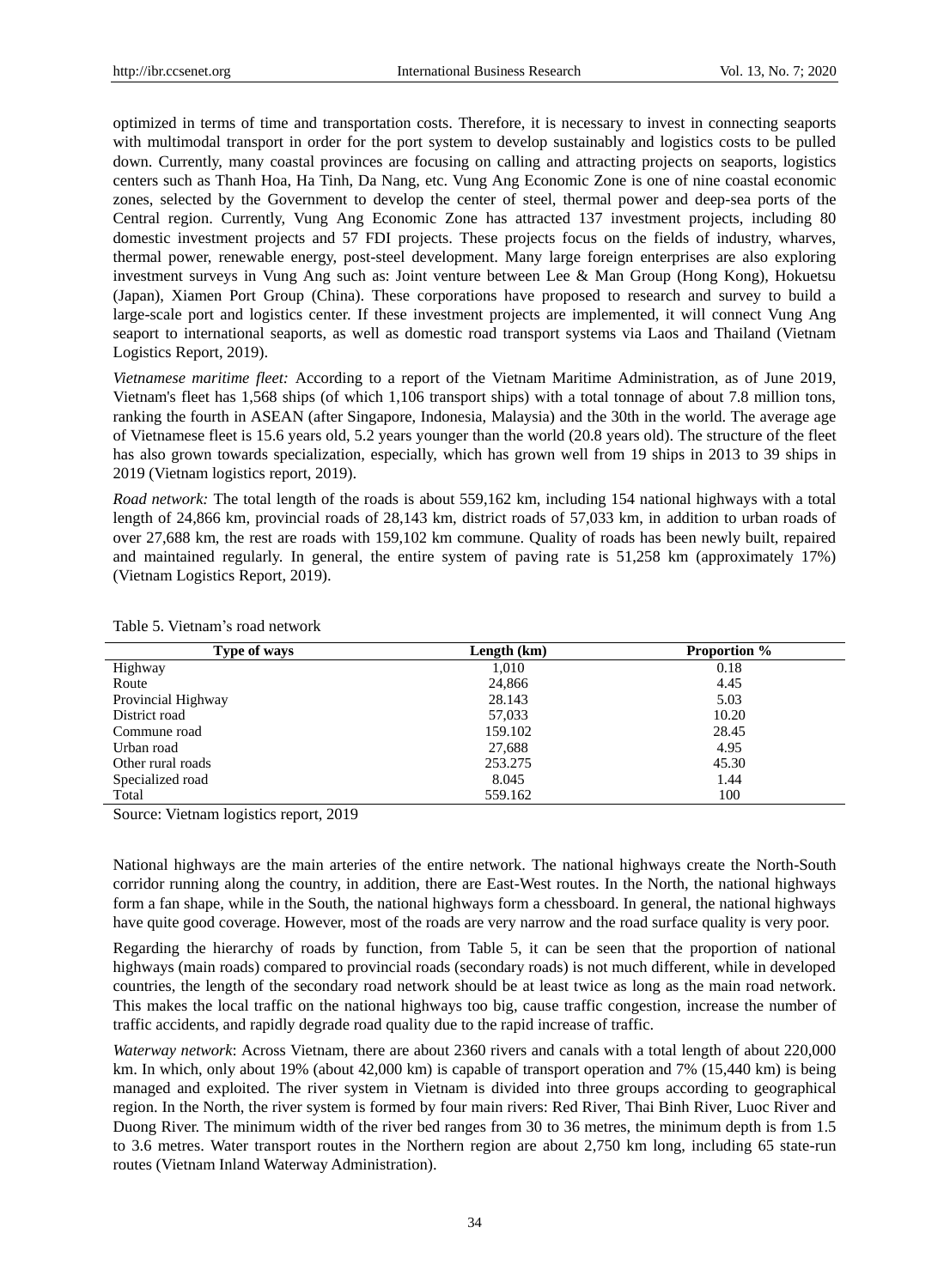Meanwhile, inland waterway transport in the Mekong Delta depends on two main rivers: the Mekong River and the Dong Nai River. Water transport on these rivers is more convenient than those in the North, with a minimum width of 30 to 100 metres and a minimum depth of 2.5 to 4 metres, total length of up to about 3,020 km, including 101 routes are managed by the government. In the Central region, rivers flow from west to east and do not form a network. The total length of the rivers and canals is about 800 km, but due to the terrain with many rapids and limited depths, it is not favorable for transportation. The whole central region has only 21 transport routes, most of which are about 20 km short near the estuaries (Vietnam Inland Waterway Administration).

## *Inland ports and wharves:*

Inland waterway port: Up to now, Vietnam has 285 ports, of which 210 cargo ports, 12 passenger ports, 63 ports

specialized use. Out of 285 inland waterway ports, eighteen ports announced by the Ministry of Transport are allowed to receive foreign waterway vessels (fifteen cargo ports, two passenger ports, one specialized port). On the national waterway, there are 225 ports (161 cargo ports, five passenger ports, 59 specialized ports). On the local inland waterway, there are 60 ports (49 cargo ports, seven passenger ports, four specialized ports).

Inland wharves: Vietnam currently has 8,217 inland wharves, of which 6769 are licensed and 1,448 are not allowed, accounting for 17%. In particular, there are 3,191 licensed berths and 1,199 unlicensed stations on the national route of UMW and on the local IWT route: 3,578 licensed berths, 249 unapproved terminals (Vietnam Logistics Report, 2019).

Although the inland port system has been rapidly developing, there are mainly small-scale ports serving the business and production activities of that enterprise. As the volume of cargo throughput is low, it only meets part of the demand. As the demand for cargo handling by inland waterways increased, the number of small-sized ports increased. Ports of this type are of very low investment quality, often small in scale, with limited traffic connectivity, unprofessional operators, loading and unloading equipment at ports are generally outdated, manual stacking is large, lacking specialized loading and unloading equipment (grain, food, container, packages).

*Railway network*: Vietnam currently has 2524 km of railway, of which 2124 km is a railway with aperture of 1000mm, the rest is with aperture of 1435mm. The main railway line is the Hanoi-Ho Chi Minh City route (also called Thong Nhat route), which is 1726 km long, while the other lines are small ones, with distances of only a few dozen kilometres, such as the Hanoi-Hai Phong route with 102 km, Hanoi - Dong Dang: 162 km (see table 6). Vietnam railway system is connected to China through two directions: with Yunnan province (China) through Lao Cai province and with Guangxi province (China) through Lang Son. Technically, Vietnam railway uses wooden and iron sleepers through two concrete blocks, 43 kg/m3 rails are used on almost the entire network and use the hard link between rails and sleepers. Recently, some types of elastic linkage between rails and sleepers have been used in some sections. Railways are mainly used for passenger transportation, cargo transport capacity is still limited (Vietnam Railway Corporation, 2019).

In general, railway infrastructure is considered backward and weak compared to other countries in the region; Transport capacity is generally low due to small scale and not modernized. Many sections of the road go through complex geological terrain, mountainous areas become small radius of curves, low passage speed, many sections along rivers and streams greatly affect their capacity and safety. download. On the whole route there are too many categories, the percentage of sleepers accounts for 30-35%. Accessories are mostly hard, recently elastic accessories have increased but not much. Most recorded 20-30 years ago, the number of records replaced is negligible compared to the total number of records. Status worn, chipped recorder blades, vertical wear, horizontal, center recording, ray wings recorded more. Accessories loose links, loss, rust. The railway bridges have been used for quite a long time, most of them are restored to run the train. The steel girder beams belong to many different categories from many countries such as Belgium, France, USA, Germany, the former Soviet Union, China with different technical standards, making it difficult for maintenance and repair. The railway tunnels are in the old condition, many leaky water tunnels, narrow gauge, poor drainage (Vietnam Railway Corporation, 2019).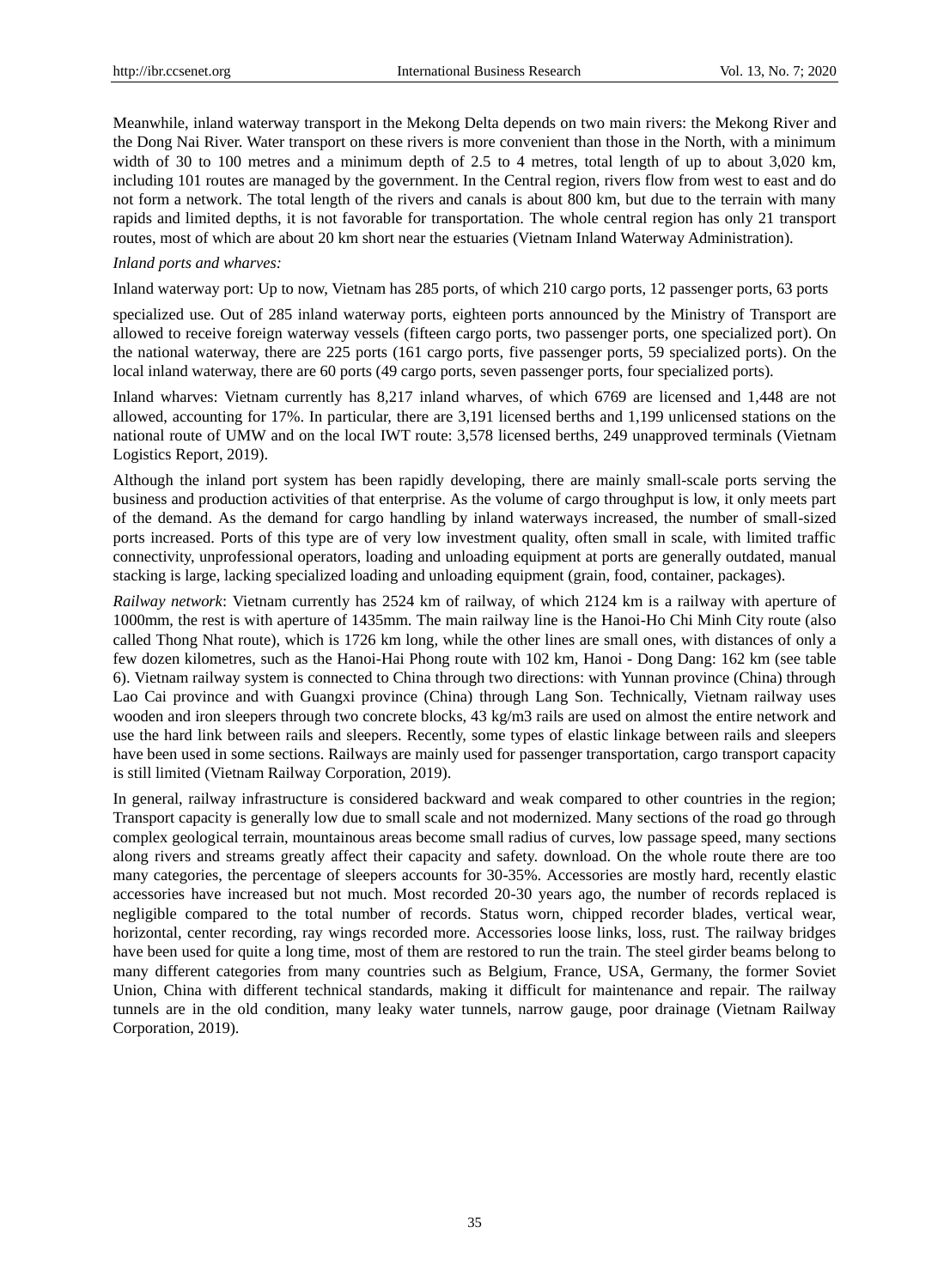| Route                 | Length (km) | Aperture (mm) |
|-----------------------|-------------|---------------|
| Hanoi – HCMC          | 1,726       | 1,000         |
| Hanoi – Hai Phong     | 102         | 1,000         |
| Hanoi – Lao Cai       | 296         | 1.000         |
| Hanoi – Dong Dang     | 162         | 1,435&1,000   |
| Hanoi – Quan Trieu    | 75          | 1,435&1,000   |
| $Kep-Uong Bi-Ha Long$ | 106         | 1,435         |
| Kep – Luu Xa          | 57          | 1.435         |

Table 6. Vietnam's railway system

*Source: Vietnam Railway Corporation*

The system of warehouses, wharves on railway lines, especially Thong Nhat route, is small in scale and unable to meet the requirements of goods transportation. At the stations, the goods are stored in the station's warehouses, on the carriages and placed in the natural yards. The only rail transport service provider, Vietnam Railway Corporation, currently has more than 300 locomotives and 5,000 carriages, of which more than half of them are old carriages and have been used for several decades. The remaining ones are not new. Most wagons are ordinary freight wagons and very few wagons are specialized to carry special goods. The two stations with the largest cargo-related service activities are Hai Phong and Song Than stations. Hai Phong railway station has a cargo handling capacity of about 3,000 tons per day, unloading capacity of about 2,500 tons per day, an enclosed warehouse with an area of 500m2. Song Than Station has an area of over 200,000m2 of warehouse (Vietnam Railway Corporation, 2019). Investment in railway development is still facing difficulties because of high synchronization requirements from infrastructure, locomotives, carriages, signal information systems, train operation, repair facilities, equipments repair, maintenance, etc. Therefore, the railway investment rate is large, the commercial advantage is low compared to other types of investment, the payback period is long, the feasibility of calling for early socialization investment is not high, not appealing to investors. Investment in railways is usually 3 to 4 times higher than on roads. For example, 1 km of 1,435 mm gauge is often 4 times higher than that of grade 3, high-speed rail is 4 times higher than highways (Railway Corporation Vietnam, 2019). Over the years, the State has encouraged and called for investment in railways, however, investors are not interested. Therefore, the investment in railway field development needs the State's steadiness in infrastructure investment, some items such as the station may call for private exploitation and localization of some urban railway lines. Municipalities may call for private investment by nearby urban development or assistance. The state can also assign private infrastructure to be exploited by franchising.

*Airway network:* According to the Civil Aviation Administration of Vietnam, there are currently 39 large and small airports, including 22 civil airports. Among them, the only 10 airports are Tan Son Nhat (Ho Chi Minh City), Noi Bai (Hanoi), Da Nang, Phu Bai (Hue) and Cam Ranh (Khanh Hoa), Phu Quoc (Kien Giang). ), Vinh (Nghe An), Van Don (Quang Ninh), Cat bi (Hai Phong), Can Tho that have international flight schedules. For domestic routes, the currently operating airlines are Vietnam Airlines, Jetstar Pacific Airlines (formerly known as Pacific Airlines with 86% of Vietnam Airlines), BamBoo Airways is an airline. Vietnam belongs to FLC Group, Vietjet Air is established from three main shareholders, namely T&C Group, Sovico Holdings and Ho Chi Minh City Housing Development Commercial Bank (Vietnam Civil Aviation Department, 2019). Many airports in Vietnam are overloaded and operating at full capacity. The capacity of the aviation structure system is currently in shortage of infrastructure, which hinders economy and tourism, many airports are overloaded when exceeding the designed capacity. Tan Son Nhat airport overloaded for many years, with a capacity of 28 million passengers, is currently welcome to 38.31 million (2018). Similarly, other six airports are under lighter load, including: Noi Bai International Airport with a designed capacity of 21 million passengers, in 2018 this airport welcomed 25.85 million passengers; Da Nang international airport with a capacity of 10 million passengers but has welcomed 13.23 million passengers; Cam Ranh Airport with a capacity of 5.1 million passengers, receiving 8.25 million passengers; Cat Bi International Airport with a capacity of 2 million passengers, welcoming 2.31 million guests. The two smaller airports, Phu Bai Airport, has a capacity of 1.5 million passengers, but in 2018, the airport also had 1.83 million passengers, and Pleiku Airport with a capacity of 600,000 passengers also welcomed 720,000 guests. The investment in expanding and upgrading the airport infrastructure is essential, but the problem is the investment approval, capital allocation and investor decisions still face many difficulties (Vietnam Logistics Report, 2019 ).

#### **Legal system, logistics development policy in Vietnam**

Nowadays, in Vietnam, there is no unified state management agency in the field of logistics and logistics service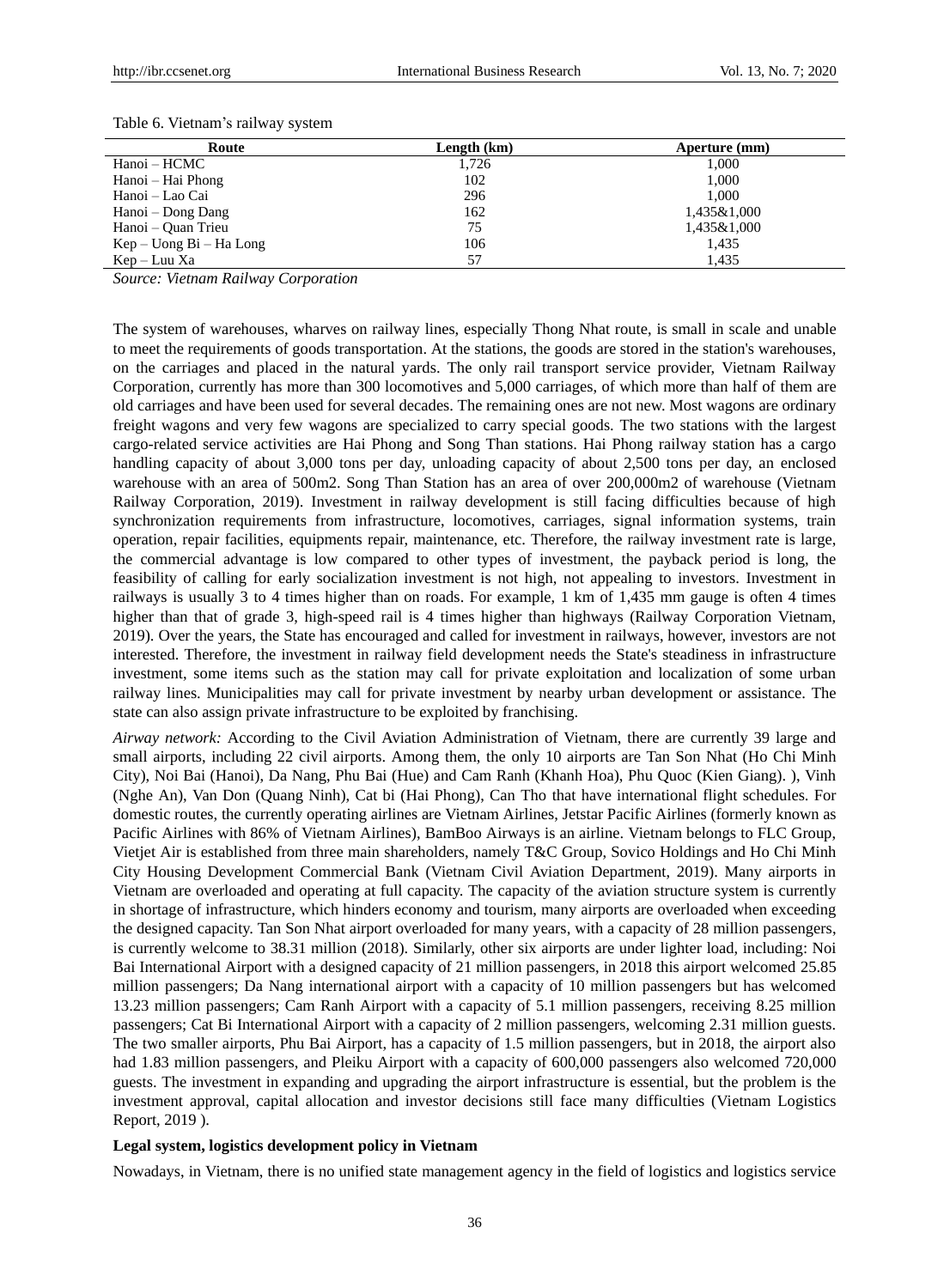business, but there exists many different agencies managing different types of logistics services. Mechanism of decentralized vertical management such as the Ministry of Transport - Department of Maritime Administration, marine transport management, Civil Aviation Administration managing air transport, General Department of Roads manages road transport, Department of Roads inland water transport management inland; The Ministry of Industry and Trade managing logistics, creating specialization in the management of logistics services as separate business areas.

On February 14, 2017, the Prime Minister of Vietnam signed the issuance of Decision 200 approving the Action Plan to improve competitiveness and develop Vietnam logistics services to the year 2025. This is the first time Vietnam has a legal document affirming its determination to develop the logistics service sector, and at the same time to devise practical, medium-term solutions to support logistics development in Vietnam. There are Decree No. 163/2017 dated on December 30, 2017 providing for logistics services business and Directive No. 21 / CT-TTg dated July 18, 2018 on promoting the implementation of solutions to reduce logistics fees, make efficient connection of transport infrastructures. The action plan, regulations of logistics service from the drastic Directive of the Government and the Prime Minister are highly disruptive. This creates a legal corridor and open a healthy business environment for Vietnamese logistics operations to increasingly develop sustainably.

On June 7, 2019, the Prime Minister signed Decision No. 703 approving the scheme "Building a competitive transport market in the direction of developing multimodal transport, connecting between different transportation modes, paying attention to the importance of the application of information technology to minimize transportation costs to facilitate the circulation and distribution of goods and services of enterprises". Accordingly, developing the freight transport market in the direction of promoting the advantages of each mode of transport, in association with the task of transport restructuring to reduce the market share of road transport, increase the market share of rail transport, inland waterways, seaways, and strengthening connectivity between modes of transport to develop multimodal transport and high-quality logistics services.

Decision No. 105 on January 22, 2019 was approved by the Prime Minister, the scheme on "Enhancing aviation" connectivity with tourism markets". The scheme aims to open new air routes, increase the frequency on existing routes of Vietnamese and foreign airlines between Vietnam and key tourist markets in the world. Also, this includes opening new domestic routes to connect key tourist areas in the Northeast, the Central region, the Central Coast, Central Highlands, Central Highlands, Mekong Delta and Phu Quoc, contributing to the development of tourism into a spearhead economic sector. By 2020, they continue to deploy the plan to open international routes under the Project "Orientation of developing direct air routes between Vietnam and key countries in order to promote development investment and enhance international integration", which was approved by the Prime Minister in Decision No. 2119 on December 28, 2017.

*4.4 Status Assessment of Vietnamese Logistics Development*

## **Results**

From the above analysis, it shows that the development of the logistics system has the following basic advantages:

- The market has a high growth rate thanks to the growth of import-export activities and distribution services, the number of businesses established and operated in the industry is quite large, including many economic sectors.

- Vietnam has a legal system that regulates logistics services to increasingly improve.

- Vietnamese logistics performance and efficiency are increasing and 2018 is considered a successful year for its logistics. Vietnam's ranking in the world jumped 25 levels, from 64 (2016) to 39; LPI score increased sharply from 2.98 to 3.27 points. All six criteria for LPI evaluation in 2018 increased dramatically, in which the highest increase was service quality capacity (ranked  $33<sup>rd</sup>$ , up 29 places in rank and 0.55 points in points) and ability to track and trace goods (ranked 34th, increased 41 places in rank and 0.61 points in score.

The criteria for good evaluation are Customs clearance (ranked  $41<sup>st</sup>$ , up 23 ranks), Logistics infrastructure (ranked  $47<sup>th</sup>$ , up 23 ranks) Delivery Time criteria (ranked  $40<sup>th</sup>$ , up 16 grades) and the criteria for International Delivery (ranked 49<sup>th</sup>, up 1 rank) also improved. This reflects the current situation of improving the capacity of enterprises through the application of information technology in the field of logistics. At the same time, this is the result of the Government's reforming efforts in creating a business environment and improving the competitiveness of businesses in the economy in general and logistics services in particular, as well as efforts to improve the intrinsic business itself (Guidance document on Logistics performance index) (LPI) - Ministry of Industry and Trade of Vietnam).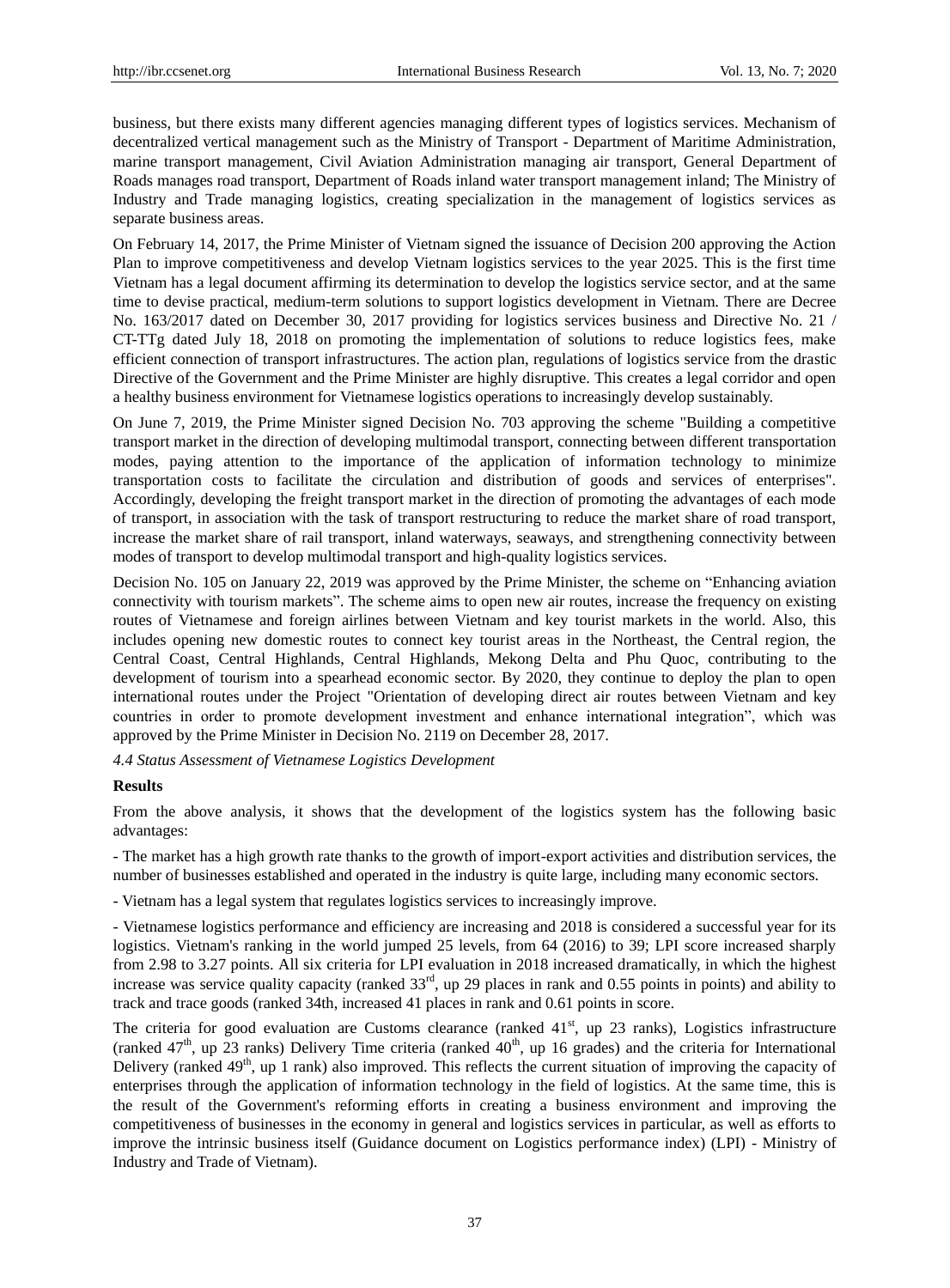| Year | <b>Ranking</b> | <b>Marks</b> | <b>Customs</b><br>clearance | <b>Infrastructure</b> | <b>Delivery</b> | Capacity | <b>Access</b> | <b>Time</b> |
|------|----------------|--------------|-----------------------------|-----------------------|-----------------|----------|---------------|-------------|
| 2007 | 53             | 2.89         | 2.89                        | 2.50                  | 3.00            | 2.80     | 2.90          | 3.22        |
| 2010 | 53             | 2.96         | 2.68                        | 2.56                  | 3.04            | 2.89     | 3.10          | 3.44        |
| 2012 | 53             | 3.00         | 2.65                        | 2.68                  | 3.14            | 2.68     | 3.16          | 3.64        |
| 2014 | 48             | 3.15         | 2.81                        | 3.11                  | 3.22            | 3.09     | 3.19          | 3.49        |
| 2016 | 64             | 2.98         | 2.75                        | 2.70                  | 3.12            | 2.88     | 2.84          | 3.50        |
| 2018 | 39             | 3.27         | 2.95                        | 3.01                  | 3.16            | 3.40     | 3.45          | 3.67        |

|  | Table 7. Vietnam's LPI rating over the years |  |  |  |  |  |
|--|----------------------------------------------|--|--|--|--|--|
|--|----------------------------------------------|--|--|--|--|--|

Source: World Bank

- Logistics infrastructure has initially met the development of Logistics industry. Training and application of supporting technologies for logistics services. The number of schools, institutes and facilities participating in logistics training is increasing, the training program is upgraded towards intensive, professional, practical and lecturers have increased in number and upgraded to high level. As of October 2019, of the 286 universities across the country, 28 have enrolled and trained in majors or logistics majors. Many technological solutions applied in warehouse management, vehicle management, cargo management help logistics services to be implemented better and faster (Vietnam Logistics Report, 2019).

#### **Limitations**

- The market of logistics services has not developed well with its potentials and has not become a driving force or a key factor contributing to increase national competitiveness and for businesses. Enterprises providing logistics services in Vietnam are small-scale with limited financial resources. The main types of services provided are basic services such as transportation services, warehousing, shipping, etc., which have not provided high value-added services.

- The weakness of logistics infrastructures, especially transportation infrastructure, which increases logistics costs, increases product transit time and reduces customer trust in services of supply industry.

- The organization and management of logistics activities are still overlapping and inappropriate. In the field of logistics, there is currently no specialized state management agency, which has the function of managing these types of transactions. There is no committee that is responsible for managing the development of Logistics as a conductor as in Singapore, Malaysia and Thailand.

- With the characteristics of the newly developed logistics service market in recent years, Vietnamese logistics workforce has its strong point of being young, dynamic, adventurous and willing to take challenges and risks. However, the problem that Vietnam is facing is a lack of quantity in human resources, weak qualifications and professionalism. Besides, the preparation of knowledge, skills, attitudes and psychological status of Vietnamese logistics workers to be ready to receive the wave of labor movement between ASEAN countries is not high. Labor discipline issues, the sense of compliance with the law as well as low labor intensity are also the limitations that need to be overcome in the upcoming years for Vietnamese logistics manpower (Vietnam Logistics Report, 2019).

## **Causes**

- Because of unexploited economic advantages and potentials of each city, infrastructure for logistics activities as well as the connection between commercial infrastructure, transport infrastructure and information technology infrastructure are still not high. These are the reasons hindering the sustainable development of domestic logistics enterprises and pushing up logistics costs in Vietnam.

- A number of regulations are overlapping, there are inappropriate administrative procedures and specialized inspection. A number of policies have not been promptly revised to suit the specific characteristics of logistics activities in practice.

- According to the Ministry of Industry and Trade, service costs are still high due to many reasons such as limitations on the size of enterprises and capital, the abilities to apply information technology as well as the human resource level, which do not meet operational requirements, restrictions on logistics infrastructure and road transport costs, port surcharges imposed by foreign ship owners ...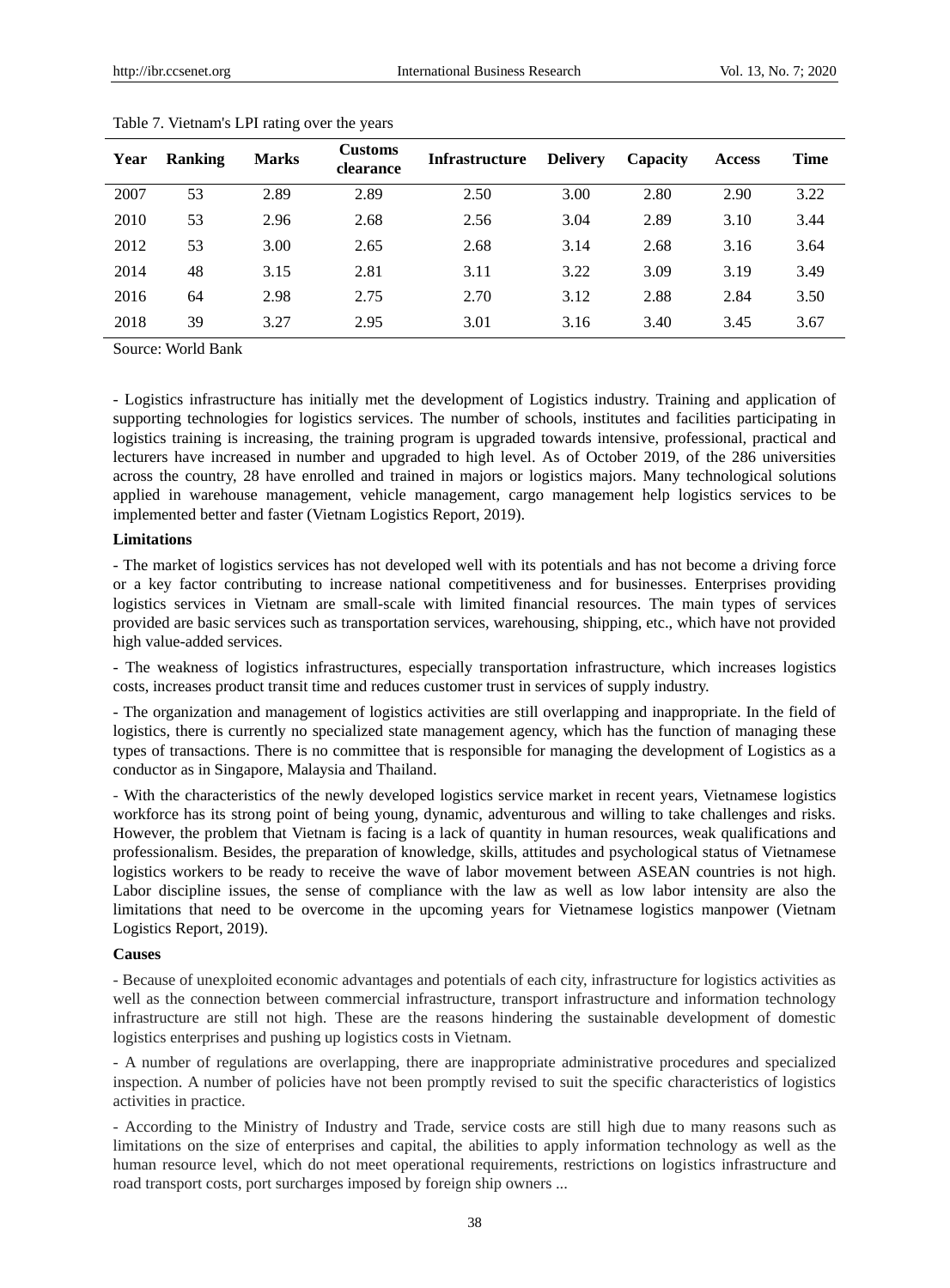- The statistical work, assessing the situation of logistics development still face many difficulties and inadequacies. Statistical data is an important basis for conducting accurate researches and assessments of the situation and making recommendations on mechanisms and policies. However, at present, the statistics and the assessment of the situation of logistics development still face many difficulties since there is no uniformity and consistency.

- Ministry of Industry and Trade pointed out, the contingent of state management officials about logistics is still limited in terms of manpower and qualifications. Many cadres have not been trained in the right fields, working on a part-time basis, therefore, they have many difficulties in management. State payrolls allocated for logistics management are still limited, shortages lead to frequent overcrowding, affecting the quality of assigned work.

## **5. Recommendations for Vietnamese Logistics Development in the Context of International Economic Integration**

## *5.1 Develop the Supply of Goods of the Economy*

One of the functions of the national logistics system is to ensure the supply of goods for the economy. To develop the supply of goods, the following basic measures must be implemented:

- Developing channels of goods distribution of the economy. These are essential for the routes in the logistics system. It is necessary to organize links between enterprises in the supply chain of goods in the economy in order to establish a distribution and consumption system of domestic products on the market; taking advantage of the international distribution network to bring Vietnamese goods to foreign countries in order to expand production and develop exportations; as well as distributing imported products from foreign countries to customers of the national economy.

- The Government needs to have a master plan in order to calculate and select locations to develop national logistics centers, especially in key economic regions of the country. When planning, it is necessary to take into account the factors to ensure the sustainable development of a logistics center: technical infrastructures, human resources and policy mechanisms. In particular, hardware is the technical infrastructure, the port system is the nucleus of logistics development. In addition to the system of modern equipment, human resources need a management team and high-quality human resources.

- Implementing measures to ensure smooth and fast movement of goods in the entire system such as creating favorable conditions for multimodal transport; calculating and organizing the collection of charges related to transportation and loading and unloading in a reasonable manner; implementing measures to minimize traffic accidents and traffic jams; simplifying procedures related to shipping, transportation, customs clearance and reducing harassment on freight routes throughout the economy.

## *5.2 Developing Vietnamese Logistics Service System*

Developing logistics service system should focus on these following solutions:

- Developing various types of logistics services. Service-providing businesses need to develop diversified services with high added value such as: Air freight shipping (from door to door), maritime shipping (from door to door), products management/transporter, consolidating at warehouses, orders management; managing and tracking supplier's commitments, value-added warehouse services, consolidation from many countries to a transshipment port, quality control services, production process control services on time, Managing data and providing end-to-end data for customers, barcodes scanning and printing services, document delivery service, services suspended containers (for garments), services of distribution of goods, services of monitoring and checking goods via Internet, Customs brokerage services, entrusted import and export, customs declaration, etc.

- It is necessary to strengthen joint-venture activities with foreign partners when providing services. Currently, due to the limited size and capacity, Vietnamese businesses mainly provide logistics services individually, they do not provide a complete logistics process which are mainly agents for foreign logistics corporations. The participation of Vietnamese businesses in joint ventures and partnerships with foreign partners have brought many benefits and allow them to learn management experience and methods of managing the logistics system; receiving financial support, technology, facilities, materials and technical facilities and skills from foreign partners; as well as the opportunity to expand business relationships and access to large markets of foreign partners.

- It is necessary to strengthen the linkage and cooperation between enterprises providing logistics services and establishing logistics associations. Currently in the field of logistics, there are many associations such as Logistics Service Business Association, Vietnam Supply Chain Association (VSC), Vietnam Seaport Association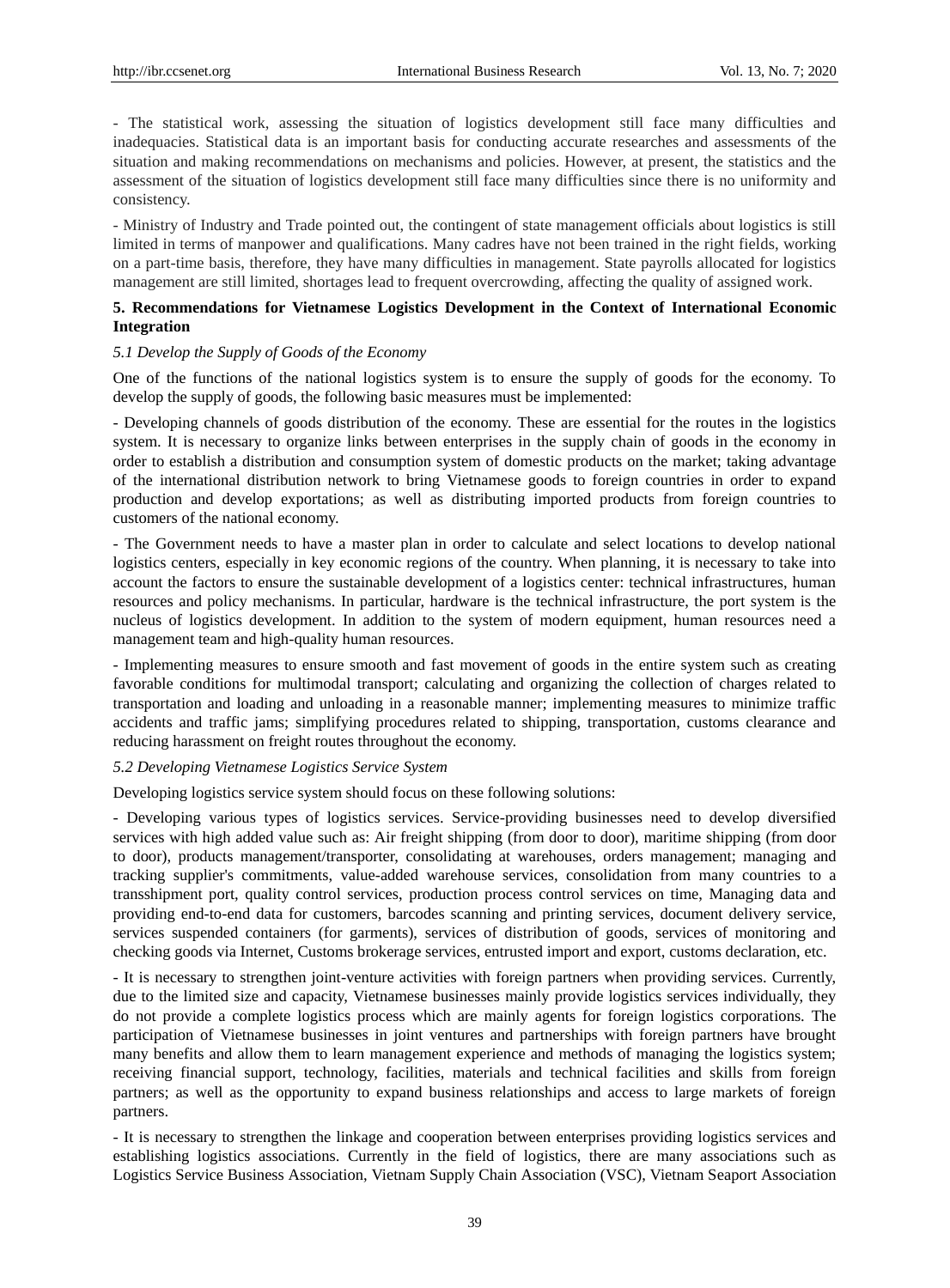(VSA), Vietnam Shipowners Association, Association Vietnam Association of Shipping Agents and Agents, but these associations focus on gathering businesses, experts in each field related to logistics services, rather than a full group of enterprises operating in the field of logistics service providers. Therefore, it is possible to unite these associations into a unified organization, with a role of representing interests for logistics businesses. The establishment of the Association has an active role in supporting and advising firms, which is a bridge for them to connect with each other in business activities. Logistics associations also act as a bridge to state management agencies, foreign relations with international partners, where researches and development activities are carried out, and also the promulgation and management of standards, documents, forms, statistics, evaluation criteria of the industry.

## *5.3 Developing Consumers Market of Logistics Services*

The development of a consumer market of logistics needs to target three main groups of customers: the group of domestic production and business enterprises, the group of domestic import-export enterprises and the group of enterprises with foreign investments. Multinational logistics service providers operate in a variety of activities, especially in the field of 3PL package services with modern technology. They have won contracts to provide logistics services for most foreign-invested enterprises in Vietnam. Domestic enterprises are mostly small businesses, acting as providers of satellite services to foreign businesses, only take a small part in the entire logistics service chain such as: customs notice, rental of means of transport, warehousing (forwarding). However, the World Bank's evaluation shows that Vietnam has an average LPI index of 39, ranking first among 10 middle-income countries with low income (World Bank). This shows that the logistics industry still holds great potentials with high growth rates. Import-export turnover and the high growth of the retail industry will also be factors to promote the strong development of this service industry. Thus, the "segment" of the key consumer market that logistics service providers need to target is domestic production and business enterprises and domestic import-export enterprises.

#### *5.4 Developing Logistics Infrastructure*

- To quickly develop the maritime industry, there are a few things that need to be done: building deep-water ports and regional ports; making good use of river ways in both the Mekong River Delta and the Red River Delta. To develop coastal transport routes together with capacity building of port systems, developing appropriate fleets of ships which includes sea fleets to transport North-Central-South goods from centers of the Red River delta such as Hanoi to the Mekong Delta and vice versa from the two plains to the central provinces, is important.

- Regarding roads, it is necessary to prevent deterioration step by step to upgrade important roads. Gradually upgrading the major national highways, forming a relatively modern synchronous traffic network in all three key economic regions.

- Upgrading critical railway sections and Thong Nhat railway bridge system.

- Expanding and modernizing international exchange hubs (seaports, international airports). Developing the new routes linking the trans-Asia axis and with neighboring countries.

- Strengthening and diversifying investment capital sources for developing transport infrastructures to develop logistics infrastructure. It is necessary to encourage and create conditions for all economic sectors, including foreign-invested enterprises, to participate in infrastructure development, concentrating resources to prioritize renovation, upgrading and constructing new transportation system.

#### *5.5 Completing the System of Laws and Policies on Logistics Development in Vietnam*

The legal and institutional factors are very important conditions for the development of logistics service businesses, as well as the framework for effective state management in this area. In order to perfect the system of laws, institutions and policies on national logistics development, it is necessary to focus on the following solutions:

- The Government needs to revise the system of legal documents regulating logistics service business to have a comprehensive and comprehensive system of legal documents as a framework for state management of the type of services.

- State management practices also require the establishment of a specialized logistics management agency in Vietnam. It is necessary to have a functional body to sequence all logistics activities as well as factors related to the supply process of these elements to effectively manage the state. This agency can be named after the National Logistics Committee, performing tasks related to state management and policy making in this field, including: Research and propose regulatory regulations. logistics activities in the economy; Attract and call for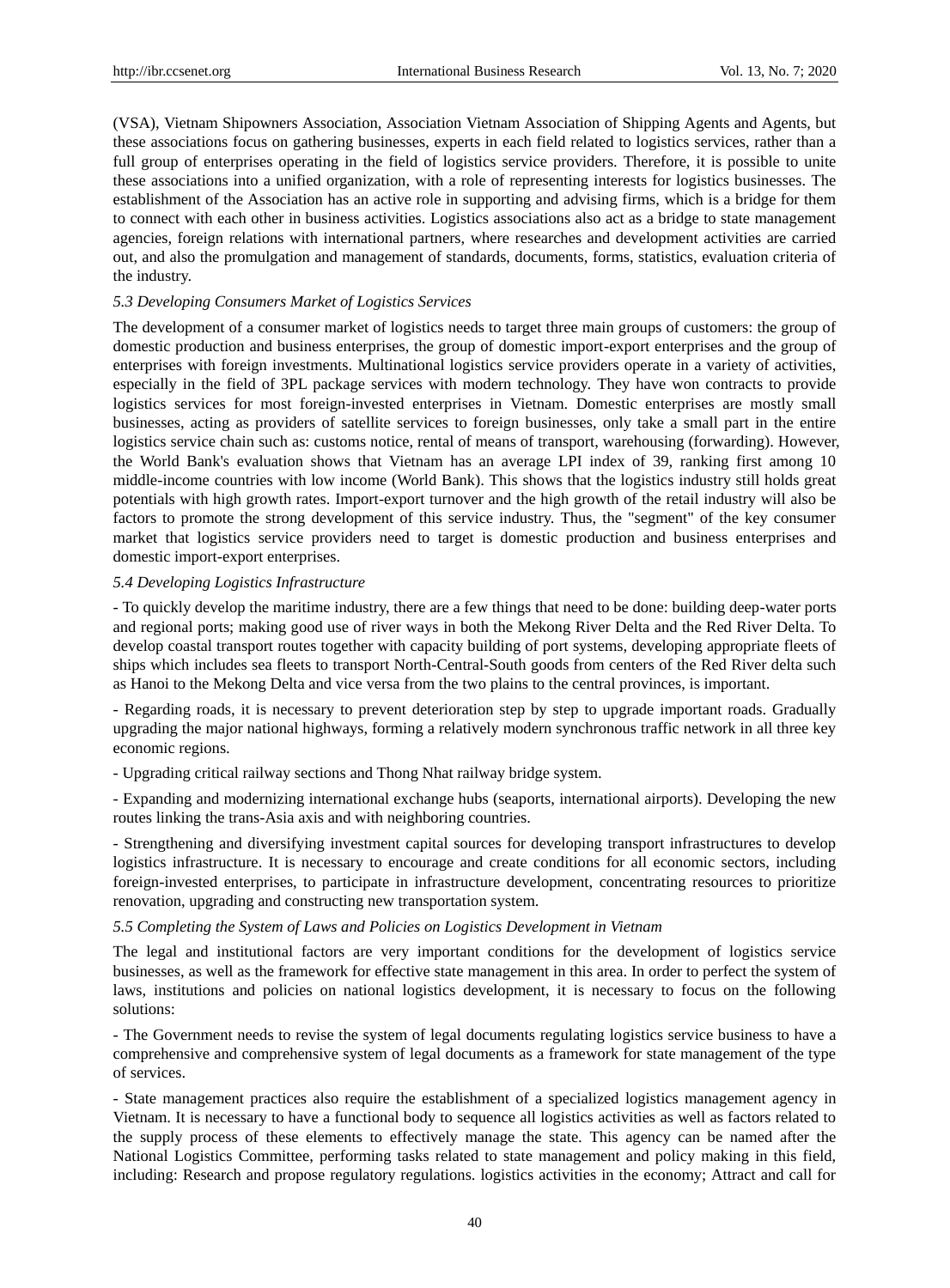investment in the development of logistics infrastructure, coordinate with functional agencies to formulate policies on investment and development of logistics infrastructure; Consulting, supporting the establishment of logistics enterprises; Researching and applying science and technology in logistics; Planning policies to develop the logistics system of the economy; Cooperating with international organizations, international corporations on logistics, etc.

## **6. Conclusion**

In the context of globalization, Vietnamese authorities need to develop and improve the legal framework and policies for sustainable development and logistics efficiency. At the same time to maximize the advantages of the geographical position and natural conditions of the country, to socialize the investment in logistics infrastructure, to mobilize to the utmost all resources, Vietnam's logistics industry will definitely develop and strongly grow.

## **References**

- Andrii, G., Constantin, D., & Nataliia, D. (2017). The Role of Consumers in Logistics Systems. *Transportation Research Procedia, 27,* 1187-1194. Retrieved from<https://doi.org/10.1016/j.trpro.2017.12.010>
- Anh, H. (2018). *90% doanh nghiệp logistics Việt Nam có vốn đăng ký dưới 10 tỷ đồng [90% of logistics enterprises in Vietnam have registered capital of less than 10 billion dong].* Retrieved from https://haiquanonline.com.vn/90-doanh-nghiep-logistics-viet-nam-co-von-dang-ky-duoi-10-ty-dong-61685. html
- Communist Party of Vietnam. (2011). *Documents of the 11th National Party Congress.* Ha noi, True National Political Publishing House (Vn.).
- Dao, D. (2011). *Logistics: Theoretical and practical issues in Vietnam.* Ha noi National University Publishing House (Vn.).
- Dao, D., Loi, T., Son N., & Hang D. (2019). Logistics service in Vietnam in the process of international integration. Ha noi, Dan Tri Publishing House (Vn.).
- Dao, D., & Chi, N. (2019). *Phát triển logistics xanh cho tăng trưởng bền vững [Developing green logistics for sustainable growth*]. Retrieved from <http://vinalines.com.vn/vi/phat-trien-logistics-xanh-cho-tang-truong-ben-vung/>
- Decision No. 2190 / QD-TTg of the Prime Minister on the approval of the Planning on development of Vietnam's seaport system to 2020, with orientations to 2030 (2009) (Vn.).
- Decision No. 318 / QD-TTg of the Prime Minister on the approval of the Transport Service Development Strategy to 2020 with orientation to 2030 (2014) (Vn.).
- Decision No. 200 / QD-TTg of the Prime Minister on approving the Action Plan to improve competitiveness and develop Vietnam's logistics services to 2025 (2017) (Vn.).
- Decision No. 2119 / QD-TTg of the Prime Minister Approving the Scheme on direct development of direct flights between Vietnam and key countries and regions to promote development investment, enhance exchanges and associations. international import (2017) (Vn.).
- Decision No. 105 / QD-TTg. (2019, January 22) of the Prime Minister approving the Scheme 'Strengthening air connectivity to tourist source markets"  $(2019)$  (Vn.).
- Decision No. 703 / QD-TTg of the Prime Minister approved the Project "Building a competitive transport market in the direction of developing multimodal transport, connecting between different forms of transport, focusing on technology application. information to minimize transportation costs to facilitate the circulation and distribution of goods and services of the business".  $(2019)$  (Vn.).
- Decree No. 163/2017 / ND-CP of the Government regulates logistics service business (2017) (Vn.).
- Directive No. 21 / CT-TTg of the Prime Minister on promoting the implementation of solutions to reduce logistics costs, effectively connect the transport infrastructure (2018) (Vn.).
- Douglas, M. L., Martha C. C., & Janus D. P. (1998). Supply Chain Management: Implementation Issues and Research Opportunities. *The International Journal of Logistics Management, 9*(2), 1-20. https://doi.org/10.1108/09574099810805807
- Duc, P. (2020). *5 bất cập đang "cản chân" ngành logistics Việt Nam [5 shortcomings are "hindering" Vietnam's logistics industry].* Retrieved from <https://haiquanonline.com.vn/5-bat-cap-dang-can-chan-nganh-logistics-viet-nam-122394.html>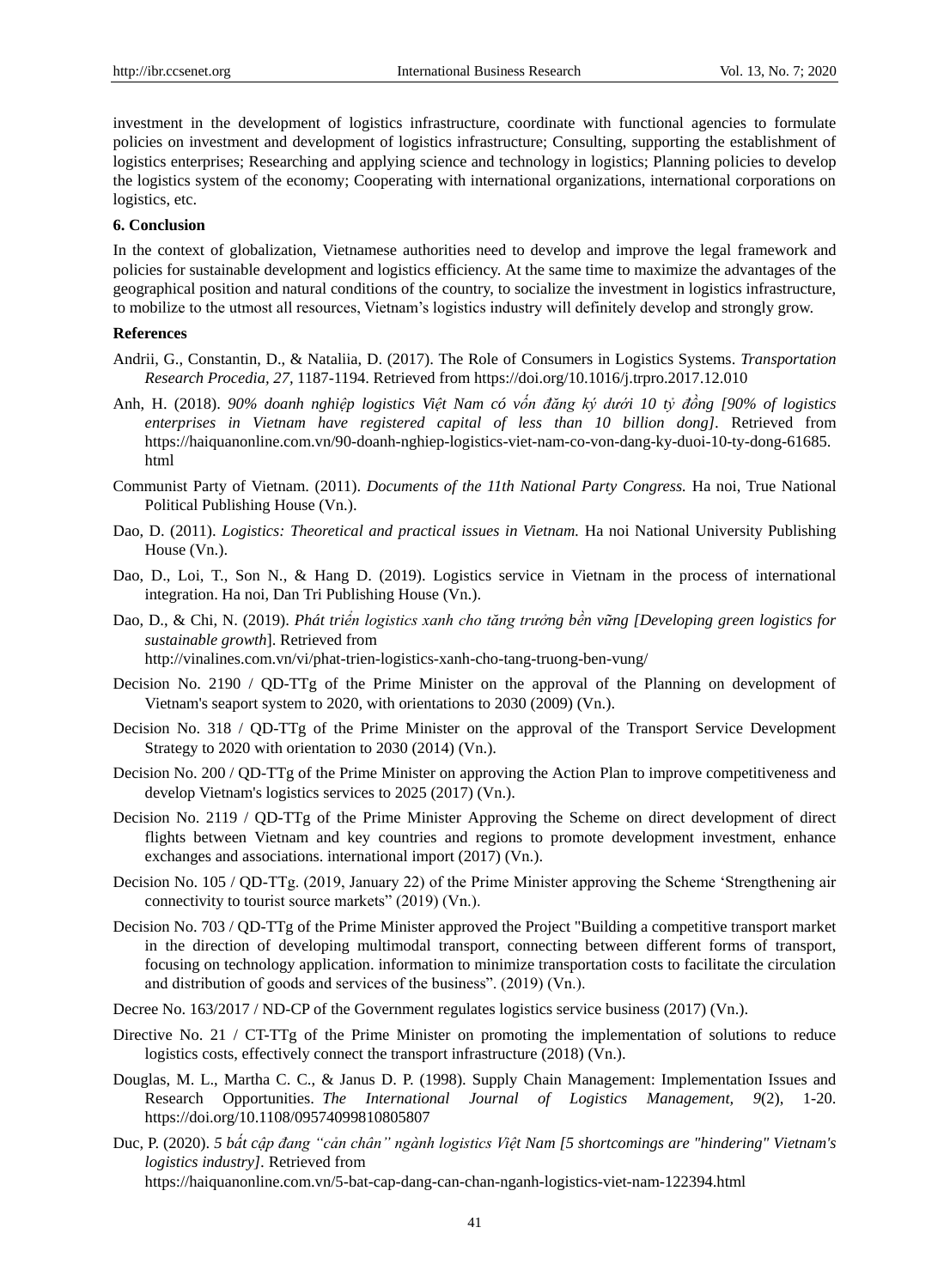- EU Vietnam Multilateral Trade Assistance Project MUTRAP III. (2009). *Report on overall strategy for service sector development up to 2020 and vision to 2050*. Retrieved from [http://www.trungtamwto.vn/upload/files/wto/8-tai-lieu-tham-khao/Chi%E1%BA%BFn%20l%C6%B0%E1](http://www.trungtamwto.vn/upload/files/wto/8-tai-lieu-tham-khao/Chi%E1%BA%BFn%20l%C6%B0%E1%BB%A3c%20t%E1%BB%95ng%20th%E1%BB%83%20ph%C3%A1t%20tri%E1%BB%83n%20ng%C3%A0nh%20d%E1%BB%8Bch%20v%E1%BB%A5%20t%E1%BB%9Bi%20n%C4%83m%202020%20v%C3%A0%20t%E1%BA%A7m%20nh%C3%ACn%20t%E1%BB%9Bi%20n%C4%83m%202025.pdf) [%BB%A3c%20t%E1%BB%95ng%20th%E1%BB%83%20ph%C3%A1t%20tri%E1%BB%83n%20ng%C](http://www.trungtamwto.vn/upload/files/wto/8-tai-lieu-tham-khao/Chi%E1%BA%BFn%20l%C6%B0%E1%BB%A3c%20t%E1%BB%95ng%20th%E1%BB%83%20ph%C3%A1t%20tri%E1%BB%83n%20ng%C3%A0nh%20d%E1%BB%8Bch%20v%E1%BB%A5%20t%E1%BB%9Bi%20n%C4%83m%202020%20v%C3%A0%20t%E1%BA%A7m%20nh%C3%ACn%20t%E1%BB%9Bi%20n%C4%83m%202025.pdf) [3%A0nh%20d%E1%BB%8Bch%20v%E1%BB%A5%20t%E1%BB%9Bi%20n%C4%83m%202020%20v](http://www.trungtamwto.vn/upload/files/wto/8-tai-lieu-tham-khao/Chi%E1%BA%BFn%20l%C6%B0%E1%BB%A3c%20t%E1%BB%95ng%20th%E1%BB%83%20ph%C3%A1t%20tri%E1%BB%83n%20ng%C3%A0nh%20d%E1%BB%8Bch%20v%E1%BB%A5%20t%E1%BB%9Bi%20n%C4%83m%202020%20v%C3%A0%20t%E1%BA%A7m%20nh%C3%ACn%20t%E1%BB%9Bi%20n%C4%83m%202025.pdf) [%C3%A0%20t%E1%BA%A7m%20nh%C3%ACn%20t%E1%BB%9Bi%20n%C4%83m%202025.pdf](http://www.trungtamwto.vn/upload/files/wto/8-tai-lieu-tham-khao/Chi%E1%BA%BFn%20l%C6%B0%E1%BB%A3c%20t%E1%BB%95ng%20th%E1%BB%83%20ph%C3%A1t%20tri%E1%BB%83n%20ng%C3%A0nh%20d%E1%BB%8Bch%20v%E1%BB%A5%20t%E1%BB%9Bi%20n%C4%83m%202020%20v%C3%A0%20t%E1%BA%A7m%20nh%C3%ACn%20t%E1%BB%9Bi%20n%C4%83m%202025.pdf)
- General Statistics Office. (2015, 2016, 2017, 2018). *Tổng mức bán lẻ hàng hóa và doanh thu dịch vụ tiêu dùng giá thực tế theo ngành kinh doanh Việt Nam 2015, 2016, 2017, 2018* [Total retail sales of goods and services at actual prices by business lines in Vietnam 2015, 2016, 2017, 2018]*.* Retrieved from <https://www.gso.gov.vn/default.aspx?tabid=720>
- General Statistics Office. (2015, 2016, 2017, 2018). *Tổng mức lưu chuyển hàng hóa xuất nhập khẩu của Việt Nam 2015, 2016, 2017, 2018* [Total import and export flow of Vietnam in 2015, 2016, 2017 and 2018]*.* Retrieved from https://www.gso.gov.vn/default.aspx?tabid=720
- Ha, D. (2010). *Current situation and solutions to develop major logistics services in our country in international economic integration*. Topic No. 15, under Subject of State-level Scientific Research: Developing logistics services in our country in the context of international economic integration, Code DTT 2010T / 33. Ha noi Institute of Economic Research and Development, National Economics University (Vn.).
- Hai, P. (2019). *Phát triển ngành dịch vụ logistics tại Việt Nam [Developing logistics service industry in Vietnam].* Retrieved from

http://tapchitaichinh.vn/nghien-cuu-trao-doi/phat-trien-nganh-dich-vu-logistics-tai-viet-nam-306129.html

Hue, B. (2019). *Bùng nổ M&A nghìn tỷ trong ngành logistics Việt* [M&A boom in trillion Vietnamese logistics industry]*.* Retrieved from

<http://vneconomy.vn/bung-no-ma-nghin-ty-trong-nganh-logistics-viet-20191122224330064.htm>

- Huong, T. (2009). *Developing logistics system on the East-West economic corridor.* Ministry-level Scientific Research Project, Code B2009 - 08 - 58. Ha noi, Foreign Trade University (Vn.).
- Japan International Cooperation Agency (JICA) and Vietnam Ministry of Transport. (2010). *Nghiên cứu toàn diện về phát triển bền vững hệ thống giao thông vận tải ở Việt Nam (VITRANSS 2*) [Comprehensive study of sustainable development of transportation system in Vietnam (VITRANSS 2)]. Retrieved from <https://openjicareport.jica.go.jp/pdf/12000089.pdf>
- Jose L. T. (2018). *Regulatory challenges in the Philippine logistics industry*. No. 2018-01 (March 2018). Regulatory challenges in the Philippine logistics industry.
- Lam, T. (2011). *Experience in developing logistics centers in some countries around the world and lessons for Vietnam.* Ministry level scientific research project, Code B2010 - 08 - 68. Ha noi Foreign Trade University (Vn.).
- Linh, V., & Hoai, N. (2019), *Một số bất cập và giải pháp hoàn thiện pháp luật Việt Nam về dịch vụ logistics [Some inadequacies and complete solutions of Vietnam's law on logistics services].* Retrieved from [http://www.tapchicongthuong.vn/bai-viet/mot-so-bat-cap-va-giai-phap-hoan-thien-phap-luat-viet-nam-ve-di](http://www.tapchicongthuong.vn/bai-viet/mot-so-bat-cap-va-giai-phap-hoan-thien-phap-luat-viet-nam-ve-dich-vu-logistics-65172.htm) [ch-vu-logistics-65172.htm](http://www.tapchicongthuong.vn/bai-viet/mot-so-bat-cap-va-giai-phap-hoan-thien-phap-luat-viet-nam-ve-dich-vu-logistics-65172.htm)
- Linh, D. (2019). *Logistics Việt Nam đang đi ngược thế giới* [Logistics Vietnam is going against the world]*.* Retrieved from

<http://vneconomy.vn/logistics-viet-nam-dang-di-nguoc-the-gioi-20191123124855516.htm>

Loi, M. (2018). *Cơ hội và thách thức cho ngành dịch vụ logistics Việt Nam trong bối cảnh hội nhập sâu [Opportunities and challenges for Vietnam's logistics service industry in the context of deep integration].*  Retrieved from

http://www.tapchigiaothong.vn/co-hoi-va-thach-thuc-cho-nganh-dich-vu-logistics-viet-nam-trong-boi-canhhoi-nhap-sau-d55882.html

- Mauro, V., Roberto, S., & Fernando, B. (2012). Improving logistics services through the technology used in fleet management. *JISTEM J.Inf.Syst. Technol. Manag., l.9*(3). São Paulo Sept. /Dec. 2012. https://doi.org/10.4301/S1807-17752012000300006
- Ministry of Industry and Trade. (2017). *Báo cáo logistics Việt Nam 2017 logistics: Từ kế hoạch đến hành động [Vietnam logistics report 2017 logistics: From planning to action].* Retrieved from http://www.logistics.gov.vn/upload/bao%20cao%20logistics%20viet%20nam%202017.pdf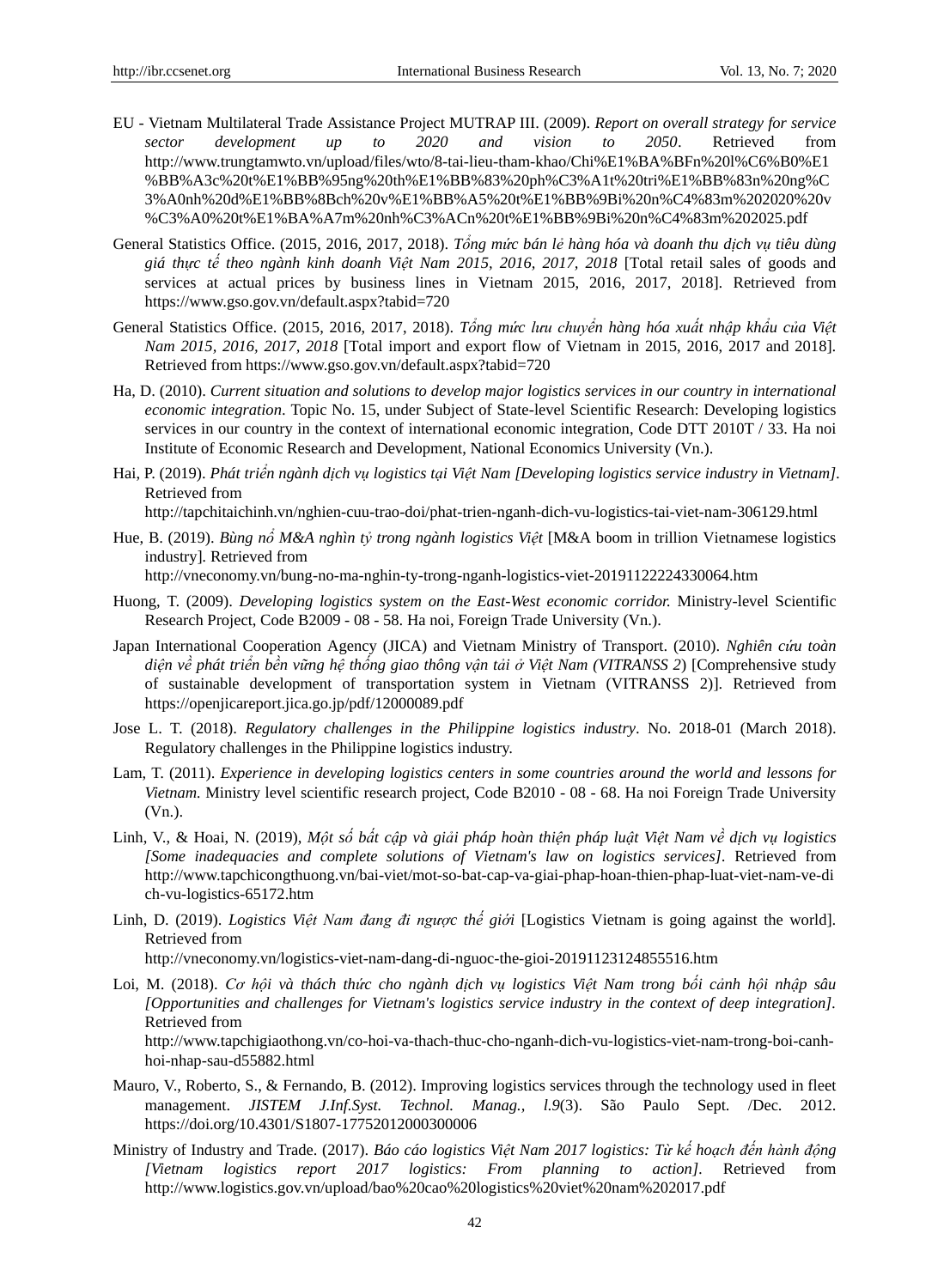- Ministry of Industry and Trade. (2018). *Báo cáo logistics Việt Nam 2018 logistics thương mại và điện tử [Vietnam logistics report 2018 commercial and electronic logistics].* Retrieved from https://www.slideshare.net/Goldtrans/bo-co-logistics-vit-nam-2018
- Ministry of Industry and Trade. (2019). *Báo cáo logistics Việt Nam 2019 logistics nâng cao giá trị nông sản [Vietnam logistics report 2019 logistics enhances the value of agricultural products].* Retrieved from https://gosmartlog.com/wp-content/uploads/2019/12/Bao-cao-logistics-viet-nam-2019.pdf
- Ministry of Industry and Trade. (2019). *Tài liệu hướng dẫn về chỉ số hiệu quả logistics (LPI) [Vietnam logistics report 2018 commercial and electronic logistics].* Retrieved from [https://moit.gov.vn/documents/20182/26522/Tai+lieu+huong+dan+chi+so+LPI.pdf/dd68605d-b1ab-4b17-b](https://moit.gov.vn/documents/20182/26522/Tai+lieu+huong+dan+chi+so+LPI.pdf/dd68605d-b1ab-4b17-b35b-11f18268864e) [35b-11f18268864e](https://moit.gov.vn/documents/20182/26522/Tai+lieu+huong+dan+chi+so+LPI.pdf/dd68605d-b1ab-4b17-b35b-11f18268864e)
- National Assembly of Socialist Republic of Vietnam. (2005). *Commercial law.* Ha noi National Political Publishing House (Vn.).
- Nhung, P. (2019). *Xu hướng phát triển logistics tại Việt Nam trong Cuộc cách mạng công nghiệp 4.0 [Trends in logistics development in Vietnam during the 4.0 Industrial Revolution].* Retrieved from [https://www.vnba.org.vn/index.php?option=com\\_k2&view=item&id=10070:xu-huong-phat-trien-logistics-t](https://www.vnba.org.vn/index.php?option=com_k2&view=item&id=10070:xu-huong-phat-trien-logistics-tai-viet-nam-trong-cuoc-cach-mang-cong-nghiep-40&lang=vi) [ai-viet-nam-trong-cuoc-cach-mang-cong-nghiep-40&lang=vi](https://www.vnba.org.vn/index.php?option=com_k2&view=item&id=10070:xu-huong-phat-trien-logistics-tai-viet-nam-trong-cuoc-cach-mang-cong-nghiep-40&lang=vi)
- Quan, V. (2018). *Tình hình các doanh nghiệp trong lĩnh vực Logistics tại Việt Nam [Situation of enterprises in Logistics field in Vietnam].* Retrieved from [https://dangkykinhdoanh.gov.vn/vn/tin-tuc/599/4868/tinh-hinh-cac-doanh-nghiep-trong-linh-vuc-logistics-t](https://dangkykinhdoanh.gov.vn/vn/tin-tuc/599/4868/tinh-hinh-cac-doanh-nghiep-trong-linh-vuc-logistics-tai-viet-nam.aspx) [ai-viet-nam.aspx](https://dangkykinhdoanh.gov.vn/vn/tin-tuc/599/4868/tinh-hinh-cac-doanh-nghiep-trong-linh-vuc-logistics-tai-viet-nam.aspx)
- Quang, D. (2014). *Logistics Việt Nam: Thời kỳ rộng mở [Vietnam Logistics: An open period].* Retrieved from http://tapchitaichinh.vn/nghien-cuu-trao-doi/logistics-viet-nam-thoi-ky-rong-mo-72124.html
- R. Glenn, R., Haozhe, C., & Stanley E. F. (2009). The Moderating Role of Barriers on the Relationship Between Drivers to Supply Chain Integration and Firm Performance. *International Journal of Physical Distribution & Logistics Management,* 39(10), 826-840. https://doi.org/10.1108/09600030911011432
- R. Glenn, R., Anthony, R., Judith, W., & Stanley, E. F. (2010). Exploring a Governance Theory of Supply Chain Management: Barriers and Facilitators to Integration. *Journal of Business Logistics, 31*(1), 237-256. https://doi.org/10.1002/j.2158-1592.2010.tb00137.x
- Raja, I., & Muhammad, I. (2014). Levels & Barriers to Supply Chain Integration: Conceptual Model of Supply Chain Performance. *International Journal of Management Science and Business Administration, 1*(1), 52-59. https://doi.org/10.18775/ijmsba.1849-5664-5419.2014.11.1005
- Ronald, H., Stephen, M., & Ashok, M. (2000). New Managerial Challenges from Supply Chain Opportunities. *Industrial Marketing Management, 29*(1), 7-18. https://doi.org/10.1016/S0019-8501(99)00107-8
- Stanley E. F., Matthew W., & Gregory M. (2008). Supply Chain Alliances and Social Dilemmas: Bridging the Barriers That Impede Collaboration. *International Journal of Procurement Management, 1*(3), 318-341. https://doi.org/10.1504/IJPM.2008.017528
- Thanh, N. (2019). *2 xu thế chủ đạo trong phát triển logistics Việt Nam [2 key trends in Vietnam's logistics development].* Retrieved from
	- <https://haiquanonline.com.vn/2-xu-the-chu-dao-trong-phat-trien-logistics-viet-nam-115772.html>
- Thai, N., & Nhan, A. (2011). *Business Logistics Management curriculum*. Ha noi, Statistical Publishing House (Vn.).
- The World Bank. *International LPI*. Retrieved fro[m https://lpi.worldbank.org/international](https://lpi.worldbank.org/international)
- Thuy, N. (2009). *Port logistics concept and model.* No. 17 4/2009. Journal of Science and Technology (Vn.).
- Trang, T. (2018). *Pháp luật Việt Nam về dịch vụ Logistics trong hoạt động thương mại điện tử [Vietnam's law on logistics services in e-commerce activities].* Retrieved from <http://lapphap.vn/Pages/tintuc/tinchitiet.aspx?tintucid=207414>
- Tuong, N., & Khoa, D. (2018). *Cần có sự hiểu biết đúng về logistics performance Index (LPI)* [Proper understanding of logistics performance Index (LPI) is needed]. Retrieved from https://www.vla.com.vn/can-co-su-hieu-biet-dung-ve-logistics-performance-index-lpi.html
- Uyen, P. (2019). *Lương ngành logistics hàng nghìn USD mỗi tháng vẫn khó tuyển người Nam* [Logistics salary